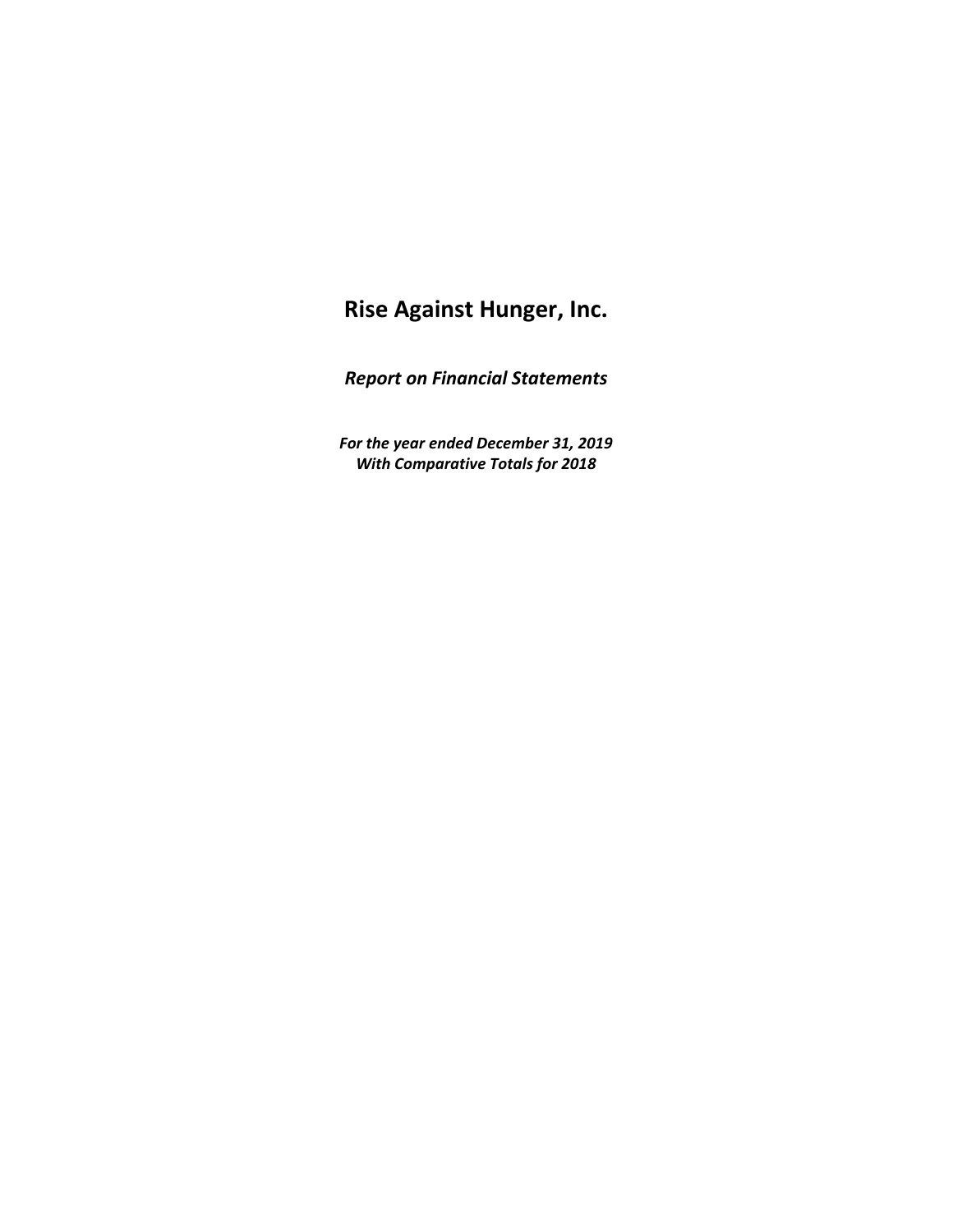# Rise Against Hunger, Inc. **Contents**

|                             | Page |
|-----------------------------|------|
|                             |      |
| <b>Financial Statements</b> |      |
|                             |      |
|                             |      |
|                             |      |
|                             |      |
|                             |      |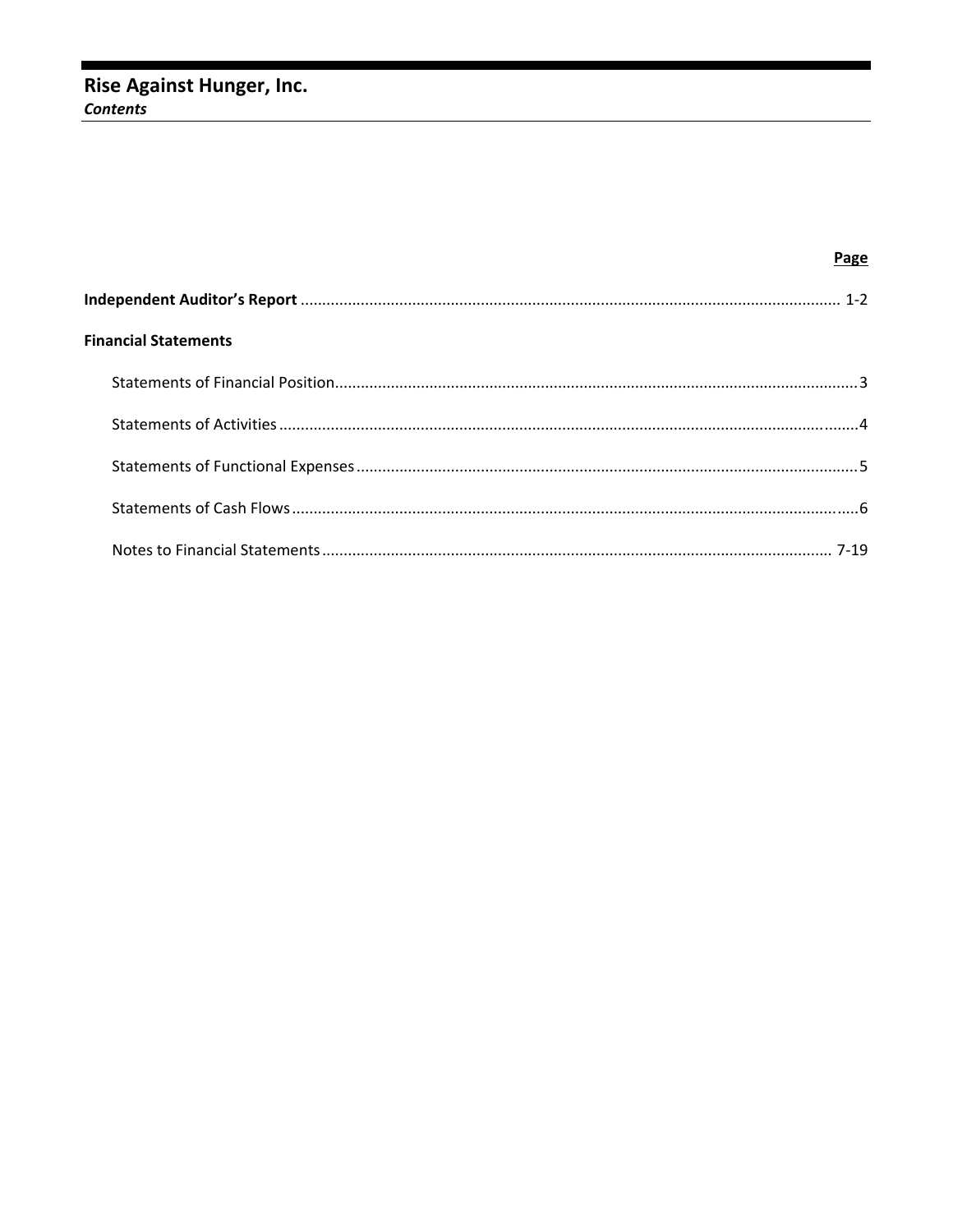

#### **Independent Auditor's Report**

To the Board of Directors Rise Against Hunger, Inc. Raleigh, North Carolina

#### **Report on the Financial Statements**

We have audited the accompanying financial statements of Rise Against Hunger, Inc. (a nonprofit organization), which comprise the Statements of Financial Position as of December 31, 2019, and the related Statements of Activities, Functional Expenses, and Cash Flows for the year then ended, and the related notes to the financial statements.

#### **Management's Responsibility for the Financial Statements**

Management is responsible for the preparation and fair presentation of these financial statements in accordance with accounting principles generally accepted in the United States of America; this includes the design, implementation, and maintenance of internal controls relevant to the preparation and fair presentation of financial statements that are free from material misstatement, whether due to fraud or error.

#### **Auditor's Responsibility**

Our responsibility is to express an opinion on these financial statements based on our audit. We conducted our audit in accordance with auditing standards generally accepted in the United States of America. Those standards require that we plan and perform the audit to obtain reasonable assurance about whether the financial statements are free from material misstatement.

An audit involves performing procedures to obtain audit evidence about the amounts and disclosures in the financial statements. The procedures selected depend on the auditor's judgment, including the assessment of the risks of material misstatement of the financial statements, whether due to fraud or error. In making those risk assessments, the auditor considers internal control relevant to the entity's preparation and fair presentation of the financial statements in order to design audit procedures that are appropriate in the circumstances, but not for the purpose of expressing an opinion on the effectiveness of the entity's internal control. Accordingly, we express no such opinion. An audit also includes evaluating the appropriateness of accounting policies used and the reasonableness of significant accounting estimates made by management, as well as evaluating the overall presentation of the financial statements.

We believe that the audit evidence we have obtained is sufficient and appropriate to provide a basis for our audit opinion.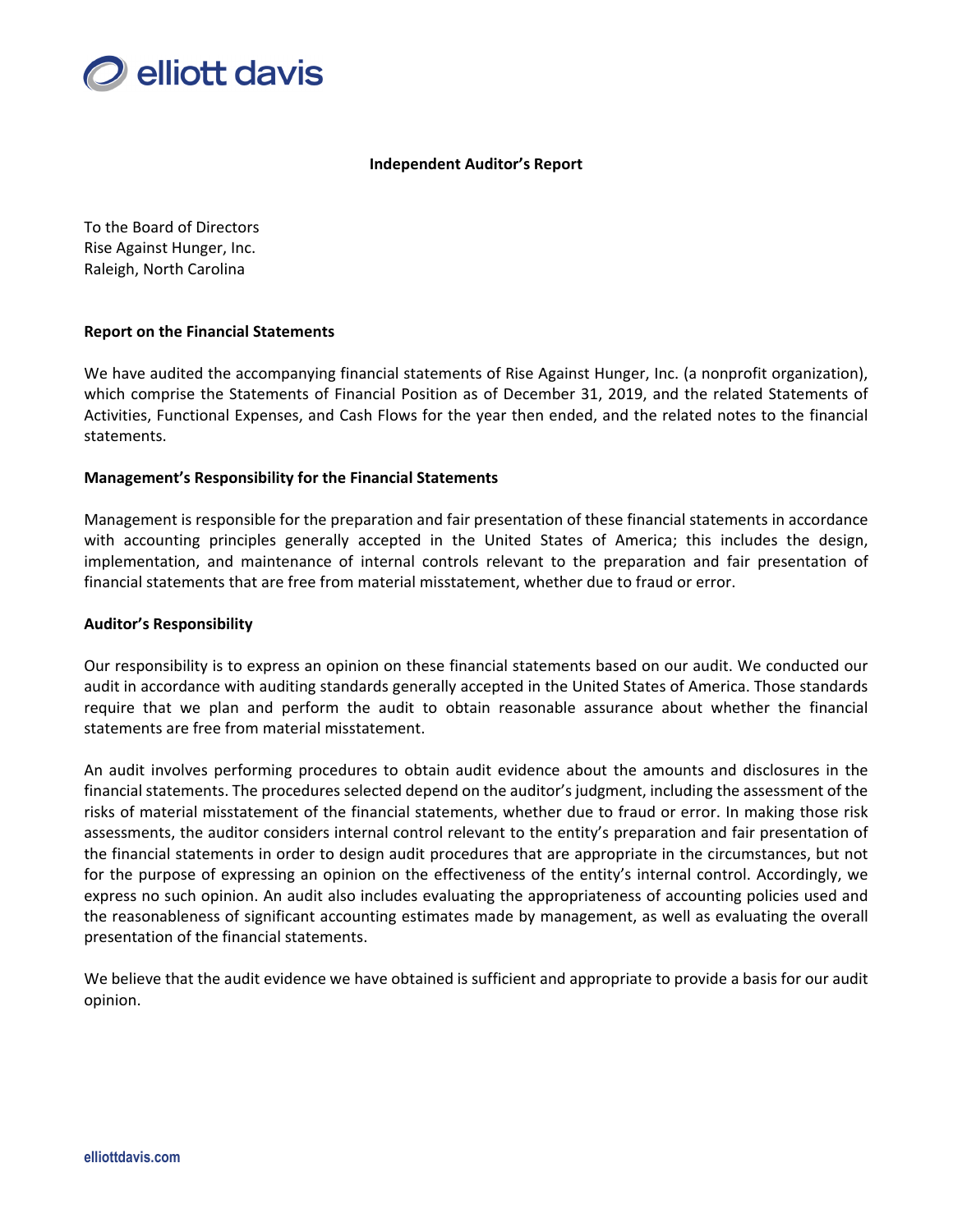# **Opinion**

In our opinion, the financial statements referred to above present fairly, in all material respects, the financial position of Rise Against Hunger, Inc. as of December 31, 2019, and the changes in its net assets and its cash flows for the year then ended in accordance with accounting principles generally accepted in the United States of America.

#### **Report on Summarized Comparative Information**

We have previously audited Rise Against Hunger, Inc.'s 2018 financial statements, and we expressed an unmodified audit opinion on those audited financial statements in our report dated May 10, 2019. In our opinion, the summarized comparative information presented herein as of and for the year ended December 31, 2018 is consistent, in all material respects, with the audited financial statements from which it has been derived.

Javis, PLLC

Raleigh, North Carolina June 9, 2020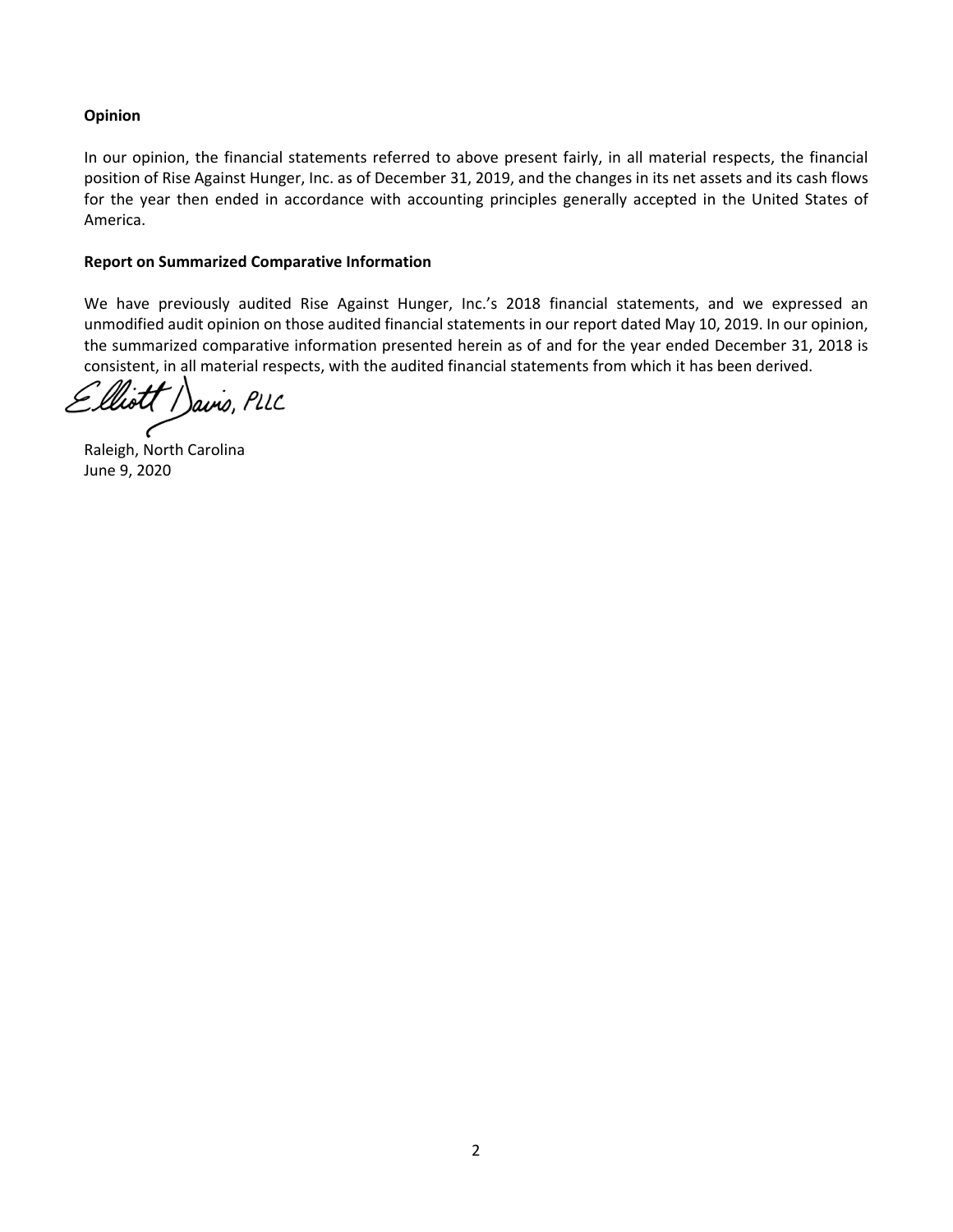#### **Statements of Financial Position**

**As of December 31, 2019 with summarized financial information for the year ended December 31, 2018**

|                                                                 | 2019                 | 2018                 |  |
|-----------------------------------------------------------------|----------------------|----------------------|--|
| <b>Assets</b>                                                   |                      |                      |  |
| <b>Current assets</b>                                           |                      |                      |  |
| Cash and cash equivalents                                       | \$<br>3,811,002 \$   | 5,017,330            |  |
| Contributions receivable                                        | 493,249              | 621,850              |  |
| Contributions receivable - related party                        | 10,207               | 14,559               |  |
| Accounts receivable                                             | 973,869              | 719,473              |  |
| Other receivables                                               | 441,093              | 190,979              |  |
| Inventory                                                       |                      |                      |  |
| Purchased                                                       | 518,015              | 588,991              |  |
| Donated                                                         | 43,250               | 118,638              |  |
| Prepaid expenses                                                | 365,155              | 362,629              |  |
| Total current assets                                            | 6,655,840            | 7,634,449            |  |
| Property and equipment, net                                     | 1,418,144            | 533,446              |  |
| Other assets                                                    |                      |                      |  |
| Deposits                                                        | 98,688               | 92,242               |  |
| Non-current portion of contributions receivable                 |                      | 266,667              |  |
| Non-current portion of contributions receivable - related party | 41,317               | 57,403               |  |
| <b>Total assets</b>                                             | 8,213,989 \$         | 8,584,207            |  |
| <b>Liabilities and Net Assets</b>                               |                      |                      |  |
| <b>Current liabilities</b>                                      |                      |                      |  |
| Accounts payable                                                | \$<br>1,738,176 \$   | 2,351,876            |  |
| Accrued expenses                                                | 577,320              | 616,596              |  |
| Deferred revenue                                                | 1,113,730            | 1,530,604            |  |
| Lease payable                                                   | 158,609              | 34,061               |  |
| Note payable                                                    |                      | 2,874                |  |
| Deferred rent                                                   |                      | 12,041               |  |
| <b>Total current liabilities</b>                                | 3,587,835            | 4,548,052            |  |
| <b>Long-term liabilities</b>                                    |                      |                      |  |
| Non-current portion of lease payable                            | 983,573              | 229,797              |  |
| Non-current portion of deferred rent                            | 164,412              | 95,534               |  |
| Total long-term liabilities                                     | 1,147,985            | 325,331              |  |
| <b>Total liabilities</b>                                        | 4,735,820            | 4,873,383            |  |
|                                                                 |                      |                      |  |
| <b>Net assets</b><br>Without donor restrictions                 |                      |                      |  |
| With donor restrictions                                         | 2,984,314            | 2,935,764            |  |
| Total net assets                                                | 493,855<br>3,478,169 | 775,060<br>3,710,824 |  |
| Total liabilities and net assets                                | 8,213,989 \$         | 8,584,207            |  |
|                                                                 |                      |                      |  |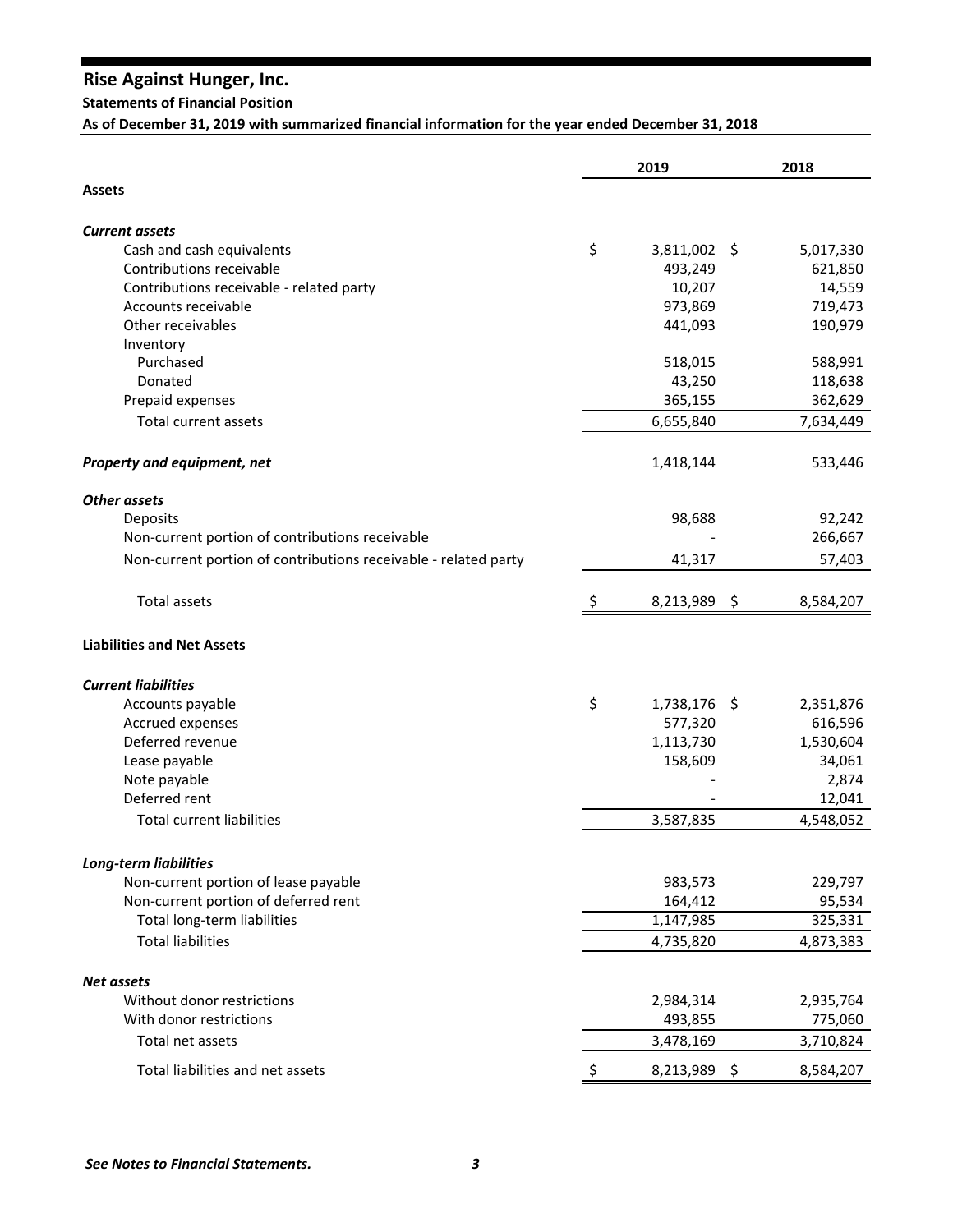*Statements of Activities*

For the year ended December 31, 2019 with summarized financial information for the year ended December 31, 2018

|                                       |                      |                                                          | 2019       |                  | 2018             |
|---------------------------------------|----------------------|----------------------------------------------------------|------------|------------------|------------------|
|                                       | <b>Without Donor</b> | <b>With Donor</b><br><b>Restrictions</b><br><b>Total</b> |            |                  |                  |
|                                       | <b>Restrictions</b>  |                                                          |            | Total            |                  |
| Revenues:                             |                      |                                                          |            |                  |                  |
| Meal packaging income                 | \$<br>19,750,675     | \$                                                       |            | \$<br>19,750,675 | \$<br>18,959,621 |
| Grants and contributions              | 6,215,387            |                                                          | 88,179     | 6,303,566        | 6,428,168        |
| Donated inventory                     | 35,986,452           |                                                          |            | 35,986,452       | 33,648,478       |
| Donated rent                          | 126,720              |                                                          |            | 126,720          | 126,720          |
| Donated services                      | 118,357              |                                                          |            | 118,357          | 80,516           |
| Sales revenue                         | 25,532               |                                                          |            | 25,532           | 28,710           |
| Interest and dividends                | 40,496               |                                                          |            | 40,496           | 30,622           |
| Gain (Loss) on sale of equipment      | 1,717                |                                                          |            | 1,717            | (3,674)          |
| Net assets released from restrictions | 369,384              |                                                          | (369, 384) |                  |                  |
| Total support and revenues            | 62,634,720           |                                                          | (281, 205) | 62,353,515       | 59,299,161       |
| <b>Expenses:</b>                      |                      |                                                          |            |                  |                  |
| Program services                      | 56,745,237           |                                                          |            | 56,745,237       | 53,890,940       |
| Management and general                | 4,368,537            |                                                          |            | 4,368,537        | 5,279,267        |
| <b>Fundraising activities</b>         | 1,472,396            |                                                          |            | 1,472,396        | 1,648,129        |
| Total expenses                        | 62,586,170           |                                                          |            | 62,586,170       | 60,818,336       |
| Changes in net assets                 | 48,550               |                                                          | (281, 205) | (232, 655)       | (1,519,175)      |
| Net assets at beginning of year       | 2,935,764            |                                                          | 775,060    | 3,710,824        | 5,229,999        |
| Net assets at end of year             | \$<br>2,984,314      | \$                                                       | 493,855    | \$<br>3,478,169  | \$<br>3,710,824  |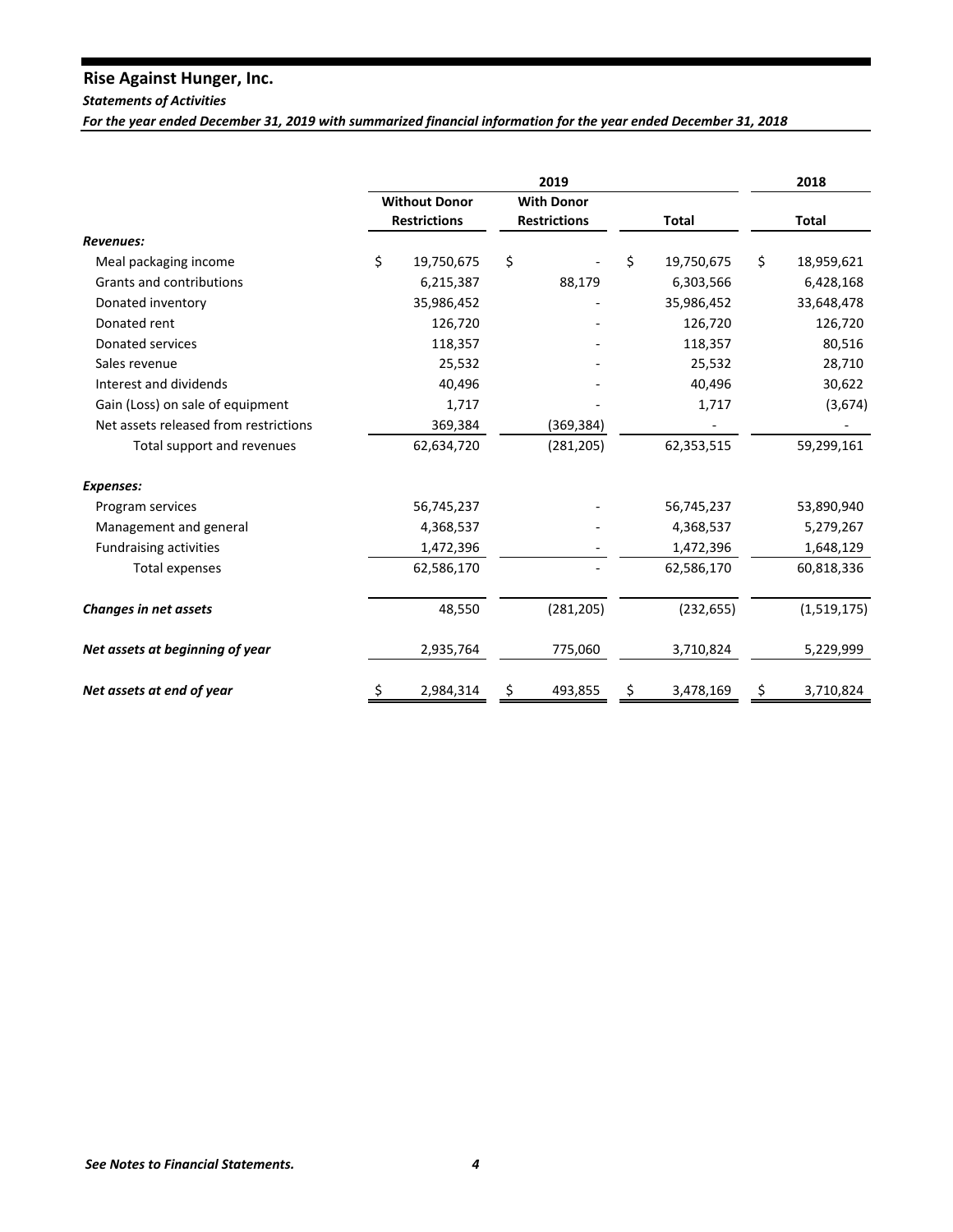#### *Statements of Functional Expenses*

For the year ended December 31, 2019 with summarized financial information for the year ended December 31, 2018

418681

|                                             | 2019                       |                                |                                         |                 |                 |  |
|---------------------------------------------|----------------------------|--------------------------------|-----------------------------------------|-----------------|-----------------|--|
|                                             | Program<br><b>Services</b> | Management<br>and General      | <b>Fundraising</b><br><b>Activities</b> | <b>Total</b>    | Total           |  |
| Meal packaging program                      | \$<br>7,073,959            | \$<br>$\overline{\phantom{a}}$ | \$                                      | \$<br>7,073,959 | \$<br>9,573,715 |  |
| Grants to others                            | 245,261                    |                                |                                         | 245,261         | 315,897         |  |
| Distributed donated inventory               | 36,061,840                 |                                |                                         | 36,061,840      | 33,585,042      |  |
| International meals - affiliates            | 2,745,481                  |                                |                                         | 2,745,481       |                 |  |
| Program services - other                    | 361,651                    |                                |                                         | 361,651         | 405,880         |  |
| <b>Salaries</b>                             | 6,219,078                  | 1,708,889                      | 912,666                                 | 8,840,633       | 8,816,685       |  |
| Payroll taxes and benefits                  | 1,182,669                  | 364,357                        | 154,287                                 | 1,701,313       | 1,852,922       |  |
| Rent                                        | 1,480,212                  | 185,354                        |                                         | 1,665,566       | 1,484,211       |  |
| Printing and reproduction                   | 38,101                     | 48,712                         | 11,295                                  | 98,108          | 200,117         |  |
| Marketing, public relations and advertising |                            | 108,134                        | 57,488                                  | 165,622         | 295,701         |  |
| Bank service charges and interest           | 77,700                     | 109,215                        |                                         | 186,915         | 85,930          |  |
| Depreciation                                | 257,713                    | 52,293                         |                                         | 310,006         | 152,772         |  |
| Dues and subscriptions                      | 11,839                     | 38,388                         | 175                                     | 50,402          | 70,584          |  |
| Insurance                                   |                            | 342,009                        |                                         | 342,009         | 352,390         |  |
| Professional fees                           | 266,837                    | 824,072                        | 200,247                                 | 1,291,156       | 1,567,252       |  |
| Office supplies                             | 88,210                     | 13,092                         | 2,016                                   | 103,318         | 119,732         |  |
| Licenses and permits                        | 5,959                      | (425)                          |                                         | 5,534           | 4,154           |  |
| Repairs and maintenance                     | 92,748                     | 4,756                          |                                         | 97,504          | 94,094          |  |
| Telephone and internet                      |                            | 23,404                         |                                         | 23,404          | 22,270          |  |
| Travel                                      | 470,965                    | 67,160                         | 104,764                                 | 642,889         | 1,068,228       |  |
| Meetings and training                       | 392                        | 123,003                        | 1,855                                   | 125,250         | 240,390         |  |
| Postage                                     | 23,176                     | 6,235                          | 20,974                                  | 50,385          | 58,965          |  |
| Information technology                      | 41,446                     | 349,889                        | 6,629                                   | 397,964         | 451,405         |  |
| Total expenses                              | 56,745,237                 | 4,368,537                      | 1,472,396<br>\$                         | 62,586,170      | 60,818,336      |  |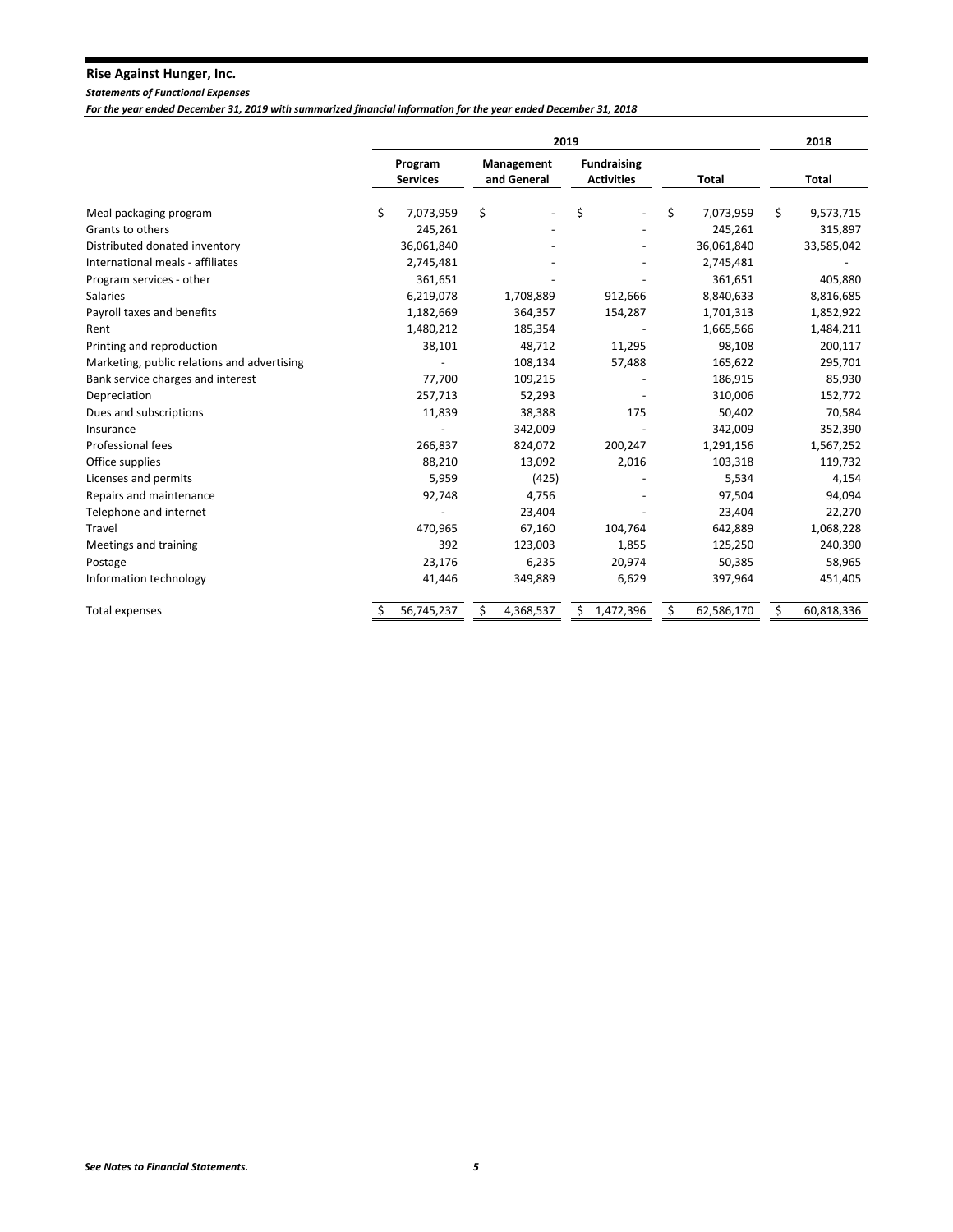#### *Statements of Cash Flows*

For the years ended December 31, 2019 with summarized financial information for the year ended December 31, 2018

|                                                                                 | 2019 |               | 2018 |                |
|---------------------------------------------------------------------------------|------|---------------|------|----------------|
| Cash flows from operating activities:                                           |      |               |      |                |
| Change in net assets                                                            | \$   | (232, 655)    | \$   | (1,519,175)    |
| Adjustments to reconcile change in net assets to net cash provided by (used in) |      |               |      |                |
| operating activities:                                                           |      |               |      |                |
| Depreciation                                                                    |      | 310,006       |      | 152,772        |
| Loss (Gain) on sale/disposal of equipment                                       |      | (1,717)       |      | 3,674          |
| Donated inventory                                                               |      | (35,986,452)  |      | (33, 648, 478) |
| Distributed donated inventory                                                   |      | 36,061,840    |      | 33,585,042     |
| (Increase) decrease in assets:                                                  |      |               |      |                |
| Promises to give                                                                |      | 395,268       |      | (620, 661)     |
| Promises to give - related party                                                |      | 20,438        |      | (71, 962)      |
| Accounts receivable                                                             |      | (254, 396)    |      | (88,055)       |
| Purchased inventory                                                             |      | 70,976        |      | 126,220        |
| Prepaid expenses                                                                |      | (2,526)       |      | 63,186         |
| Other receivables                                                               |      | (250, 114)    |      | 15,301         |
| Deposits                                                                        |      | (6, 446)      |      | (11, 737)      |
| Increase (decrease) in liabilities:                                             |      |               |      |                |
| Accounts payable and accrued expenses                                           |      | (652, 976)    |      | 542,784        |
| Deferred rent                                                                   |      | 56,837        |      | (2,781)        |
| Deferred revenue                                                                |      | (416, 874)    |      | (2, 119)       |
| Net cash used in operating activities                                           |      | (888, 791)    |      | (1, 475, 989)  |
| Cash flows from investing activities:                                           |      |               |      |                |
| Proceeds from sale of equipment                                                 |      | 2,414         |      | 25,549         |
| Purchases of equipment                                                          |      | (175,096)     |      | (115, 484)     |
| Net cash used in investing activities                                           |      | (172, 682)    |      | (89, 935)      |
| Cash flows from financing activities:                                           |      |               |      |                |
| Repayments on note payable                                                      |      | (2,874)       |      | (5, 436)       |
| Repayments on capital lease obligations                                         |      | (141, 981)    |      | (46, 294)      |
| Net cash used in financing activities                                           |      | (144, 855)    |      | (51, 730)      |
| Net decrease in cash and cash equivalents                                       |      | (1, 206, 328) |      | (1,617,654)    |
| Cash and cash equivalents at beginning of the year                              |      | 5,017,330     |      | 6,634,984      |
| Cash and cash equivalents at end of the year                                    | Ś    | 3,811,002     | \$   | 5,017,330      |
| Supplemental disclosure of cash flow information:                               |      |               |      |                |
| Cash paid during year for interest                                              |      | 2,624         | Ş    | 1,746          |
| Noncash investing and financing transactions:                                   |      |               |      |                |
| Acquisition of equipment by capital lease                                       | \$   | 1,020,306     | Ş    | 262,941        |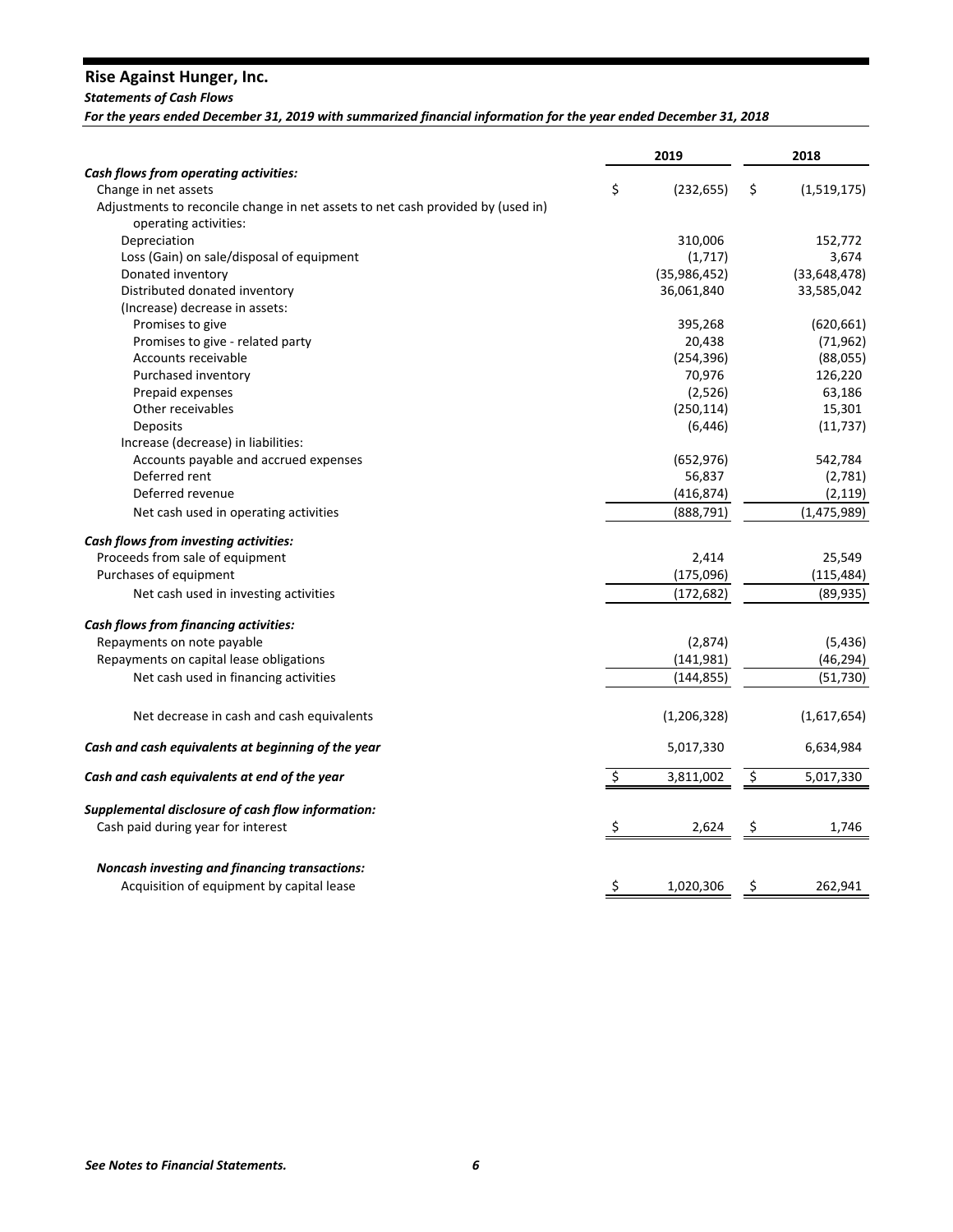#### *Nature of activities:*

Rise Against Hunger, Inc. (the "Organization") is a non‐profit international hunger relief organization that is driven by a vision of a world without hunger, and a mission to end hunger in our lifetime by providing food and life changing aid to the world's most vulnerable and by creating a global commitment to mobilize the necessary resources.

#### *Mission in action:*

The Organization accomplishes its mission by distributing nutritious meals to recipients around the world, involving volunteers around the world in the movement to end hunger through its meal packaging program, procuring and donating in‐kind aid that is distributed to those in need, and providing funding and technicalsupport for projects that support sustainable community development and build capacity among impact partner organizations.

The Organization's popular community‐supported meal packaging events are ideal for corporate social responsibility or volunteer service projects for community leaders and volunteers from local corporations, faith congregations, schools, colleges and universities, and civic organizations who package high‐protein, highly nutritious meals.

# *The movement to end hunger:*

The Organization is expanding its meal packaging program to further the movement to end hunger, which will not grow without reaching more people who want to make a difference, engaging them in hands‐on service and empowering them to do more.

The Organization has engaged people around the world to end hunger through the formation of independent non-governmental organization ("NGO") affiliates. In 2019, Rise Against Hunger had affiliates in South Africa, Italy, the Philippines, Malaysia and India. Organization affiliates have accessto Rise Against Hunger knowhow, branding, and operational support.

In addition to being incorporated locally, international affiliates are managed by local Boards of Directors and local employees, utilize locally procured ingredients for the meal packaging program, and are supported primarily through local contributions and volunteer support.

#### *Additional forms of aid:*

The Organization also sends essential aid appropriate for hospitals and clinics in impoverished communities, school and orphanage feeding programs, and disaster relief to supplement the meal donations to partners in developing countries. Donated products include medicine, medical supplies, equipment, soap, and vitamins that can prevent the spread of disease and greatly improve the lives of those receiving them. The Organization receives these essential supplies through bulk donations of new goods from corporations, charitable partners and private donors.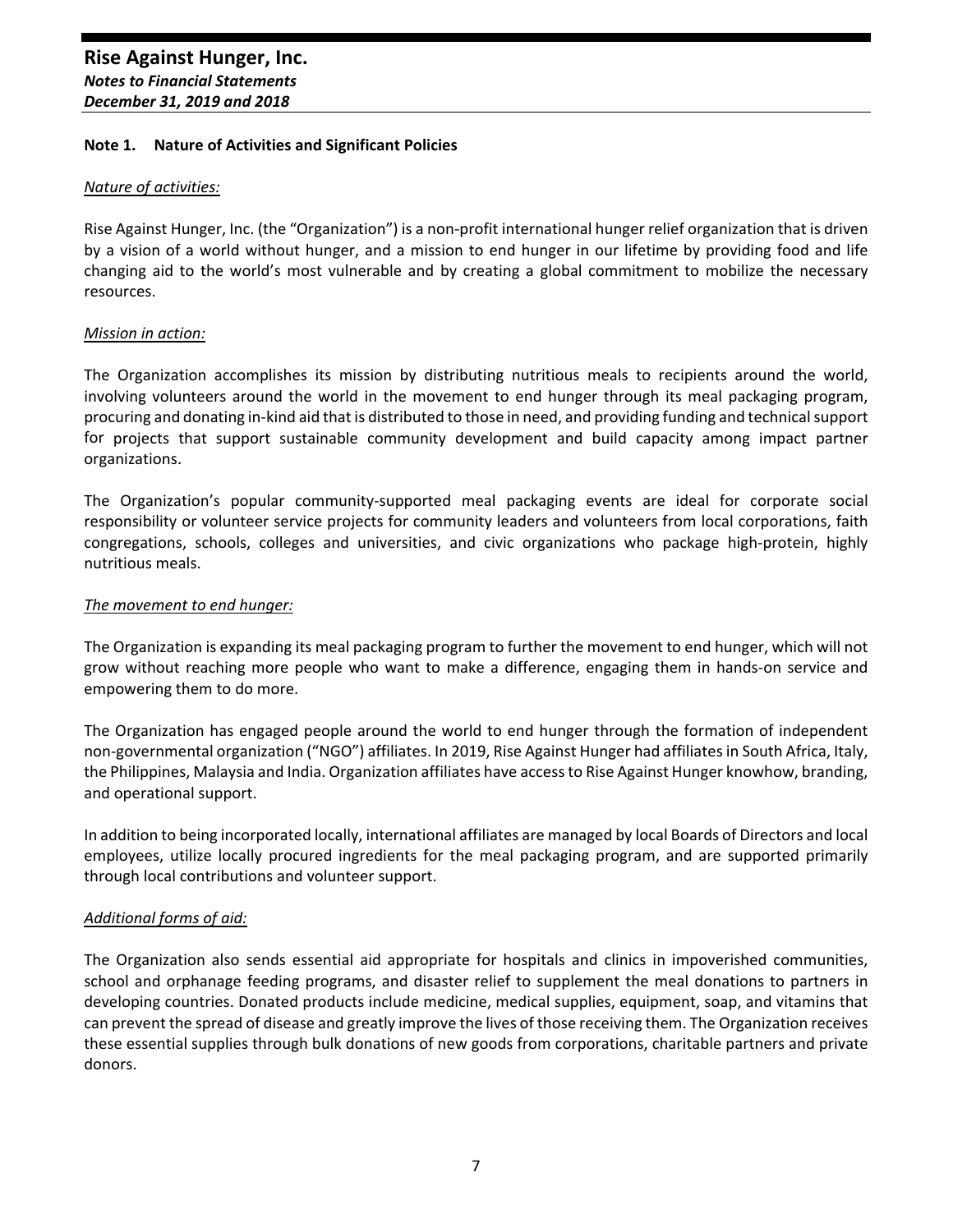#### *Additional forms of aid, continued:*

In 2019, the Organization shipped more than \$26.8 million of in‐kind aid, primarily in the form of vitamins and medical supplies. Many disadvantaged people throughout the world struggle with food insecurity due to limited local government support, growing populations and poor agricultural production. The Organization is dedicated to creating long-term impact by implementing sustainable development programs in vulnerable communities. The Organization's strategies focus on agriculture, health and nutrition and vocational education opportunities.

# *Basis of accounting:*

The financial statements of the Organization have been prepared on the accrual basis of accounting and, accordingly, reflect all significant receivables, payables, and other liabilities.

#### *Net assets:*

The Organization's net assets are classified as follows:

**Net assets without donor restrictions:** Net assets that are not subject to donor‐imposed restrictions and may be expended for any purpose in performing the primary objectives of the organization. These net assets may be used at the discretion of the Organization's management and the board of directors.

Net assets with donor restrictions: Net assets that are subject to stipulations imposed by donors and grantors. Some donor restrictions are temporary in nature; those restrictions will be met by actions of the Organization or by the passage of time (that is, when a stipulated time restriction ends or purpose restriction is accomplished). Other donor restrictions are perpetual in nature, whereby the donor has stipulated the funds be maintained in perpetuity.

#### *Revenue recognition:*

The Organization has adopted Accounting Standards Update (ASU) No. 2014‐09 ‐ Revenue from Contracts with Customers (Topic 606), as amended as management believes the standard improves the usefulness and understandability of the Organization's financial reporting. Analysis of various provisions of this standard resulted in no significant changes in the way the Organization recognizes revenue, and therefore no changes to the previously issued audited financial statements were required on a retrospective basis. The presentation and disclosures of revenue have been enhanced in accordance with the standard.

Contributions received are recorded as support without donor restrictions or support with donor restrictions, depending on the existence and/or nature of any donor restrictions. When a restriction expires (that is, when a stipulated time restriction ends or purpose restriction is accomplished), net assets with donor restrictions are reclassified to net assets without donor restrictions and reported in the Statement of Activities as net assets released from restrictions. Meal packaging revenue is recognized once an event has been supplied and hosted by the Organization.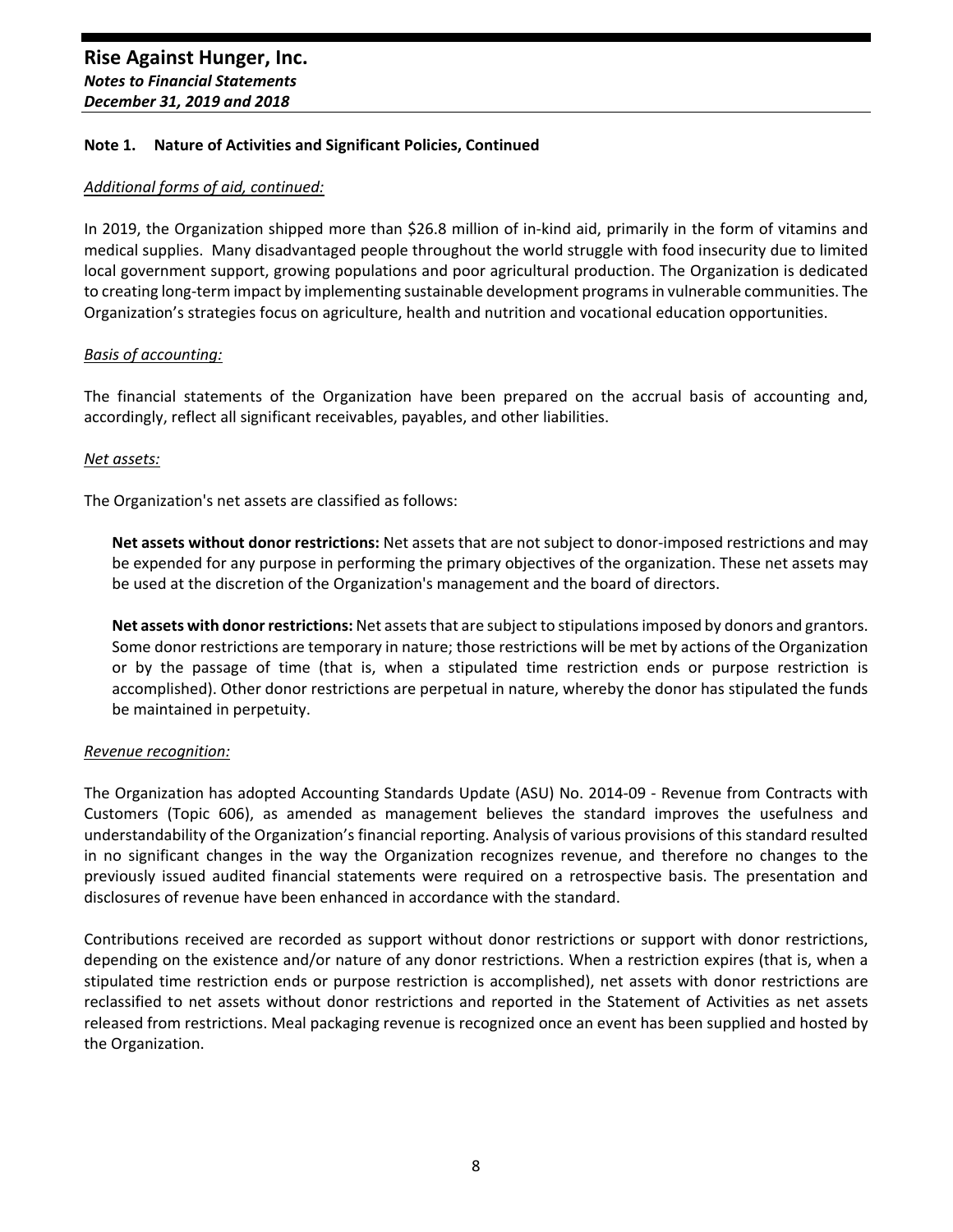#### *Revenue recognition, continued:*

Donated inventory (consisting of medicines, medical supplies, and other supplies) is recorded as inventory and contribution revenue at its estimated fair value at the date received, taking into consideration inventory condition and utility for use. All donated inventory is received from private organizations and is considered to be unrestricted support unless the inventory explicitly contains donor restrictions. The Organization only records the value of donated inventory in which they were either the original recipient of the gift, were involved in partnership with another organization for distribution internationally, or used in the Organization's programs.

In general, the Organization values donated medicine and supplies at its estimated fair value based on third party published data including the Wholesale Acquisition Cost (WAC), which is representative of fair market value and recognized as industry standard.

All revenues accounted for under ASU 606 are recognized at a point in time.

#### *Contract Liabilities*

The following table presents the beginning and ending balances of contract liabilities (deferred revenue) as of December 31:

|                                                     | 2019        | 2018        |
|-----------------------------------------------------|-------------|-------------|
| Contract Liabilities beginning as of January 1      | 1,530,604   | 1,532,723   |
| Revenue recognized for performance obligations      |             |             |
| completed during the year                           | (7,970,471) | (7,614,253) |
| Revenues deferred until performance obligations are |             |             |
| completed                                           | 7,553,597   | 7,612,134   |
| Contract liabilities as of December 31              | 1,113,730   | 1,530,604   |

#### *Contributions receivable:*

Contributions are recognized when the donor makes a promise to give to the Organization that is, in substance, unconditional. Unconditional promises expected to be collected in future years are recorded at the present value of expected future cash flows discounted at an appropriate discount rate commensurate with the risks involved. Management has deemed all amounts fully collectible, and has not established an allowance.

#### *Cash and cash equivalents:*

The Organization considers all interest bearing investments due on demand and all debt instruments purchased with a maturity of three months or less to be cash equivalents.

#### *Availability of funds for general expenditures:*

The Organization has certain net assets that are available for general expenditures within one year of December 31, 2019 and 2018 based on conducting the normal activities of its programs in the coming year. Accordingly, the related resources have been included in the quantitative information detailing the financial assets available to meet general expenditures within one year (See Note 2).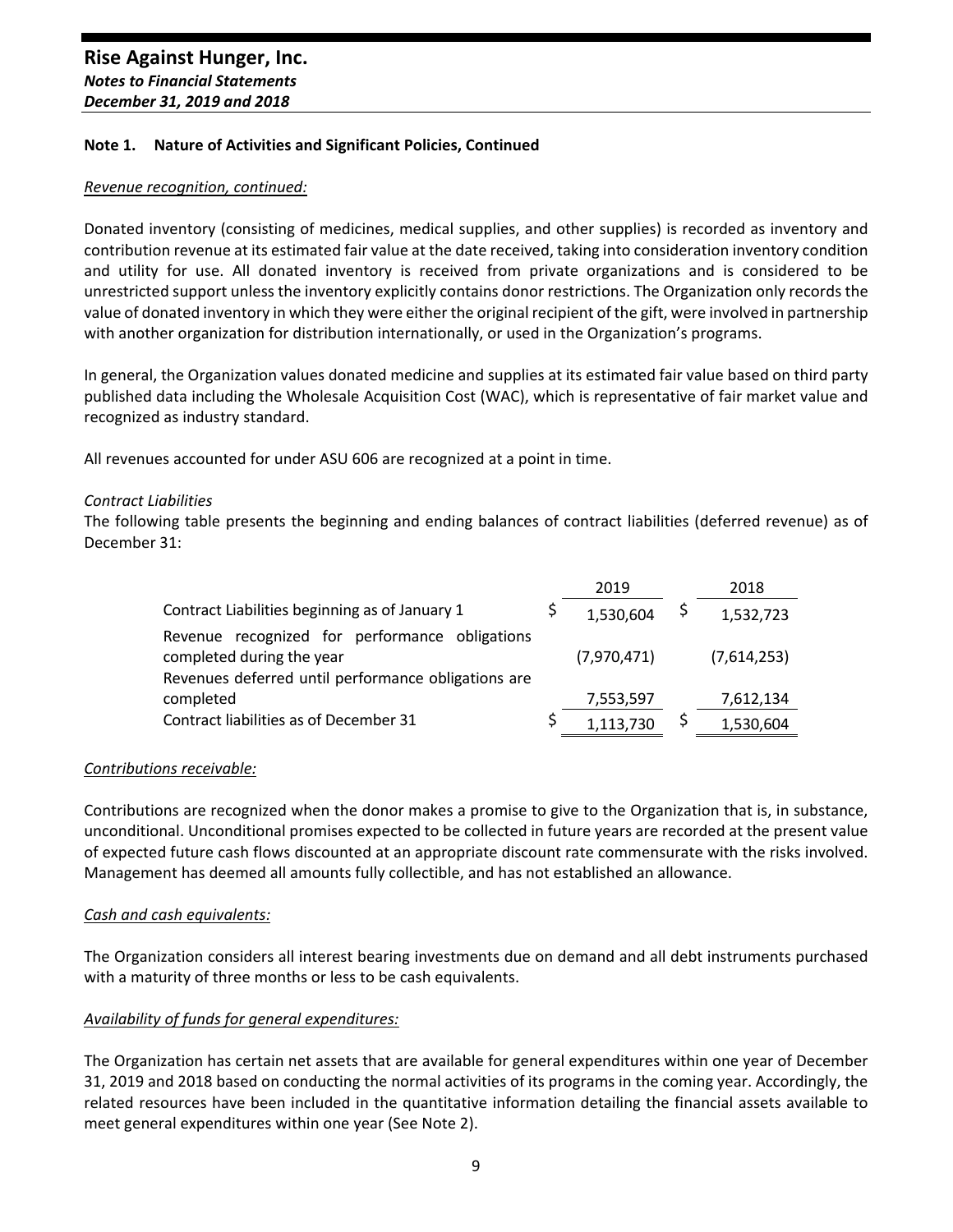#### *Concentration of credit risks:*

Cash and cash equivalents are maintained at financial institutions and, at times, balances may exceed federally insured limits. The Organization has never experienced any losses related to these balances. Interest‐bearing amounts on deposit in excess of federally insured limits as of December 31, 2019 and 2018 were \$2,654,585 and \$3,073,204, respectively.

# *Concentration of credit risks, continued:*

The Organization's meal packaging program produces individual meals consisting of rice, soy, dried vegetables, flavoring, and 21 essential vitamins and minerals. These raw materials are subject to global commodity price fluctuations. The Organization's ability to maintain or expand its meal packaging program is dependent upon the Organization's ability to provide these raw materials at economically favorable prices.

Financial instruments which potentially subject the Organization to concentrations of credit risk consist primarily of trade receivables. The Organization's trade receivables consist primarily of amounts due from business entities as well as religious and civic organizations. As of December 31, 2019, 52% of trade receivables pertained to business entities and 39% related to religious and civic organizations. As of December 31, 2018, 55% of trade receivables pertained to business entities and 29% related to religious and civic organizations. The following table represents donors representing a large portion of accounts receivable at December 31, 2019 and 2018.

|              | 2019              | 2018              |
|--------------|-------------------|-------------------|
|              | <b>Accounts</b>   | <b>Accounts</b>   |
| <b>Donor</b> | <b>Receivable</b> | <b>Receivable</b> |
| А            | 11.2%             | በ%                |

#### *Donated services:*

Donated services are recognized as contributions in accordance with applicable accounting standards if the services (a) create or enhance non-financial assets, or (b) require specialized skills, are performed by people with those skills, and would otherwise be purchased by the Organization.

A substantial number of unpaid volunteers have made significant contributions of their time to the Organization's program services. The financial statements do not recognize the value of these donated services as such services do not meet the recognition requirements under applicable accounting standards.

#### *Donated assets:*

Donated marketable securities and other non‐cash donations, including property and equipment, are recorded as contributions at their estimated fair values at the date of donation.

#### *Accounts receivable and allowance for doubtful accounts:*

Accounts receivable reflected on the Statement of Financial Position are expected to be received within one year and are generated from meal packaging events. Accounts receivable are stated at the amount management expects to collect from outstanding balances. Management provides for probable uncollectible amounts through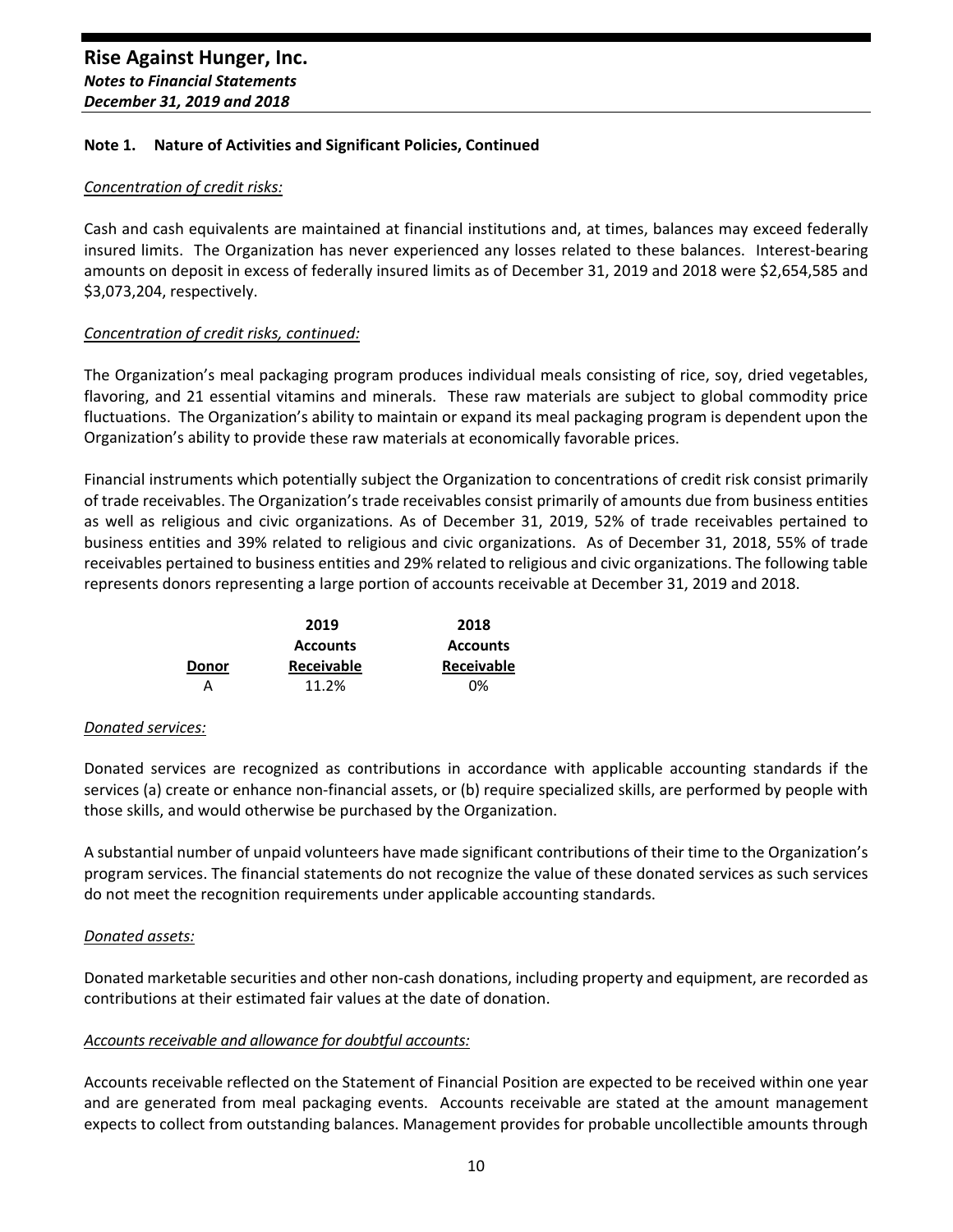#### *Accounts receivable and allowance for doubtful accounts, continued:*

a charge to operations and a credit to a valuation allowance based on its assessment of the current status of individual accounts. Balances that are still outstanding after management has used reasonable collection efforts are written off through a charge to the valuation allowance and a credit to accounts receivable. The Organization considers all accounts receivable to be fully collectible; accordingly, no allowance for doubtful accounts is deemed necessary as of December 31, 2019 and 2018.

#### *Inventory:*

Inventories primarily consist of raw materials used in conjunction with the Organization's meal packaging program and donated in‐kind supplies. Meal packaging inventories are valued at the lower of cost (first‐in, first‐ out) or market.

In-kind donations are recorded and carried in inventory at their estimated fair market value at date of donation.

As of December 31, 2019 and 2018, management has determined that no allowance for obsolete inventory is required.

#### *Property and equipment:*

The Organization capitalizes all expenditures for property and equipment in excess of \$1,000. Purchased property and equipment are carried at cost. Donated property and equipment are carried at the approximate fair value at date of donation.

Depreciation of property and equipment is provided for on the straight‐line method over the following useful lives:

| Office furniture and equipment   | 3-5 years  |
|----------------------------------|------------|
| Warehouse equipment and vehicles | 5-10 years |
| Leasehold improvements           | 2-5 years  |

#### *Deferred Rent*

The Organization records rent expense on leases which contain rent escalations on a straight‐line basis over the lease term. Amounts expensed in excess of the actual payments are recorded as a deferred rent liability on the accompanying balance sheets.

#### *Shipping costs:*

The Organization incurs shipping and handling costs when transporting the packaged meals overseas. The Organization's shipping and handling costs are substantially paid by the Organization's impact partners, the remainder is included in program services expense.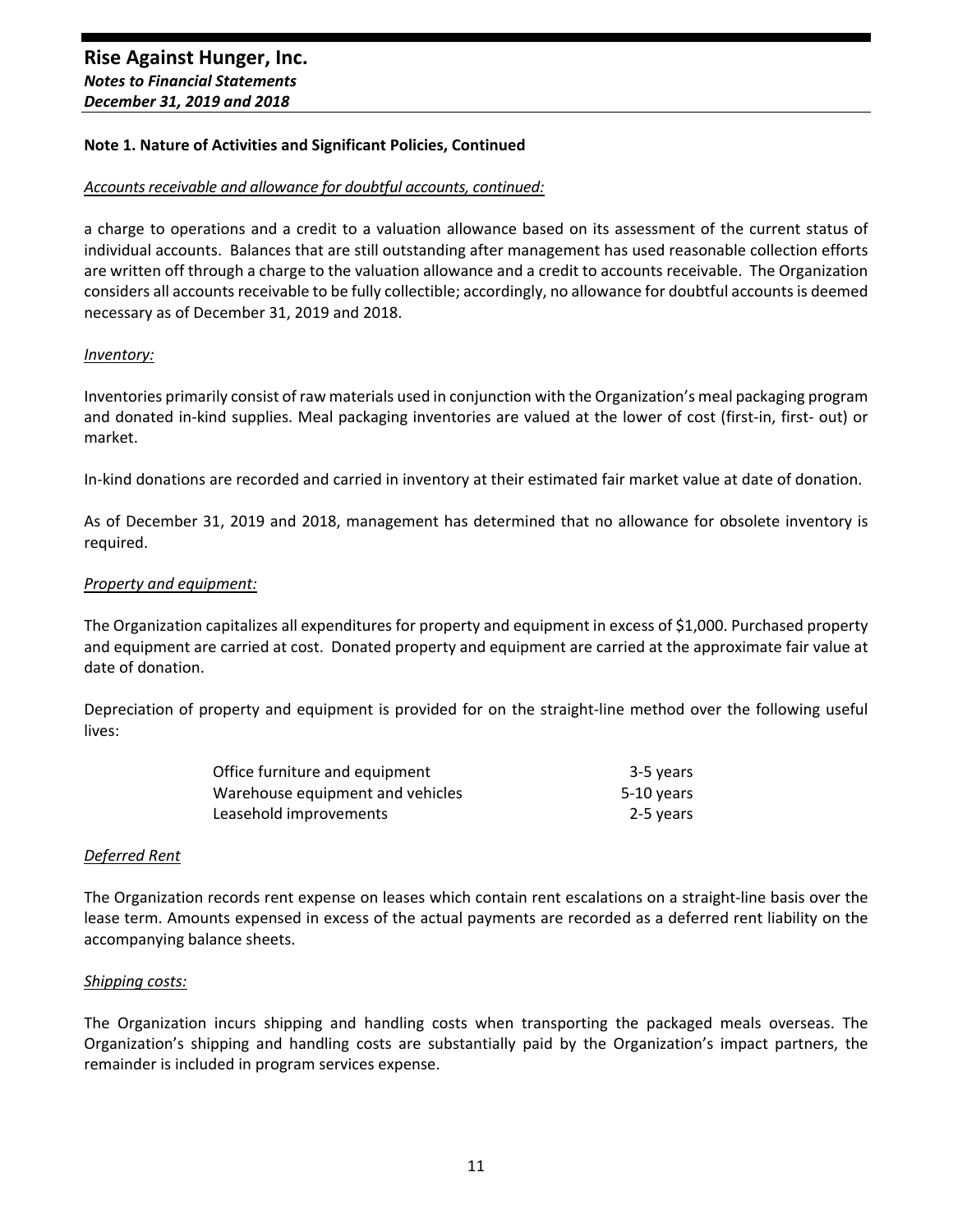#### *Accounting estimates:*

Management uses estimates and assumptions in preparing financial statements. Those estimates and assumptions affect the reported amounts of assets and liabilities, the disclosure of contingent assets and liabilities, and the reported revenues and expenses. Actual results could differ from those estimates.

#### *Income tax status:*

The Organization is exempt from federal income tax under Section 501(c)(3) of the Internal Revenue Code. In addition, the Organization qualifies for the charitable contribution deduction under Section 170(b)(1)(A), and has been classified as an organization that is not a private foundation under Section 509(a)(2).

Applicable accounting standards prescribe a comprehensive model for how companies should recognize, measure, present, and disclose in their financial statements uncertain tax positions taken or expected to be taken on a tax return. Under these standards, tax positions must initially be recognized in the financial statements when it is more likely than not the position will be sustained upon examination by the tax authorities. Such tax positions must initially and subsequently be measured as the largest amount of tax benefit that is greater than 50% likely of being realized upon ultimate settlement with the tax authority assuming full knowledge of the position and relevant facts. The Organization did not have any unrecognized tax benefits and there was no effect on itsfinancial condition or results of operations as a result of adopting these standards.

The tax years from 2016 through 2019, are subject to examination by the Internal Revenue Service. The Organization is currently not under any federal or state audits. There were no interest or penalties for the years ended and the Organization's policy isto expense interest and penalties, if any, to income tax expense asincurred. The Organization does not expect any material changes in unrecognized tax benefits in the next twelve months. The Organization has no unrecognized tax benefits as of December 31, 2019 and 2018.

#### *Reclassifications:*

Certain amounts in the 2018 financial statements have been reclassified to conform to the 2019 presentation.

#### *Prior year summarized information:*

The financial statements include certain prior‐year summarized information in total, but not by net asset class. Such information does not include sufficient detail to constitute a presentation in conformity with generally accepted accounting principles. Accordingly, such information should be read in conjunction with the Organization's financial statements for the year ended December 31, 2018, from which the summarized information was derived.

#### *Expense allocation:*

The costs of providing various programs and activities have been summarized on a functional basis in the Statement of Activities and Functional Expenses. Accordingly, certain costs have been allocated among the programs and supporting services benefited.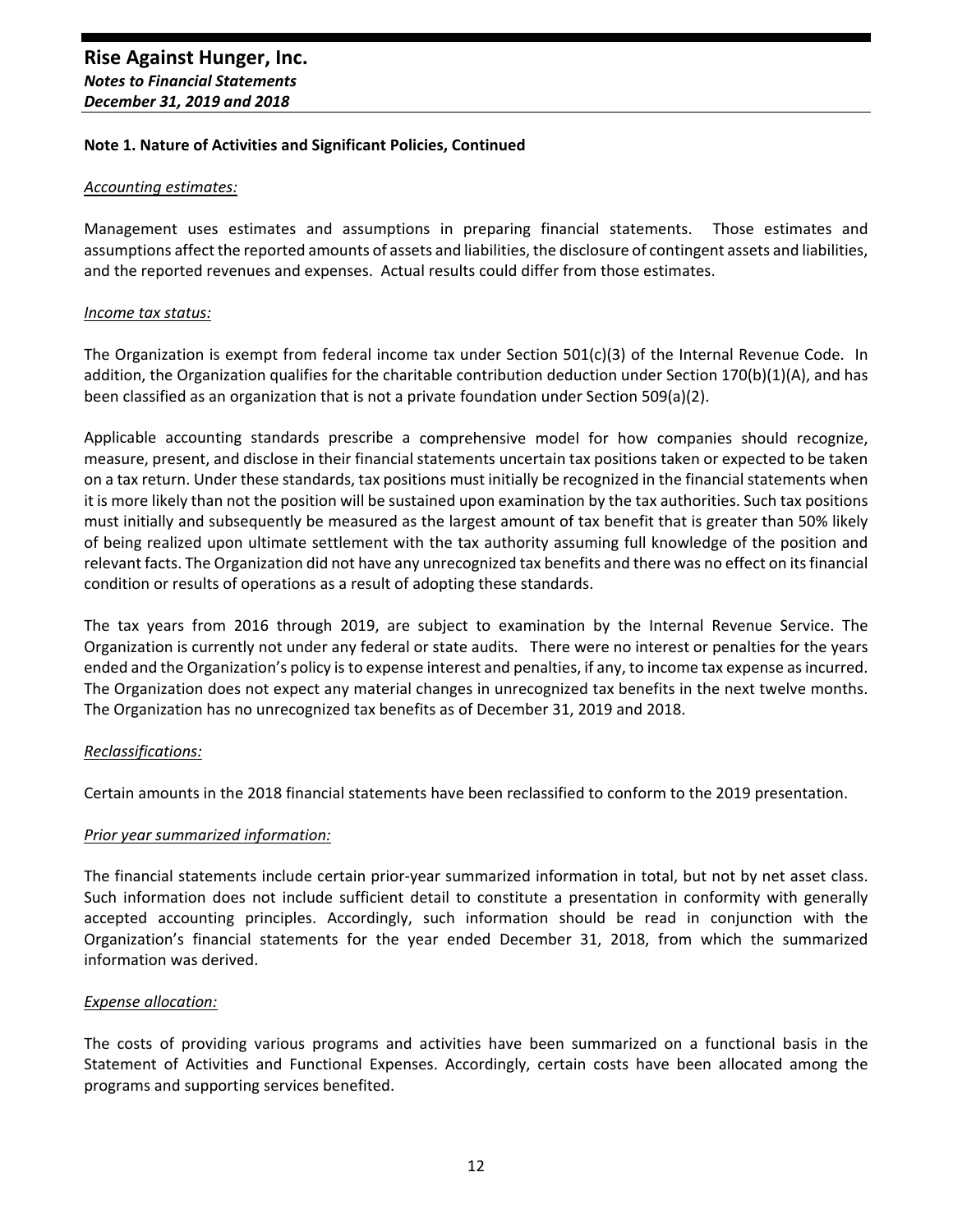#### *Expense allocation, continued:*

Expenses of the Organization include:

**Program service expenses** ‐ Program expenses include: meal packaging expenses, global impact services, and emergency relief projects.

**Management and general expenses** ‐ Management and general expenses include the general, administrative, and operating costs of the Organization.

**Fundraising activities expenses** ‐ These expenses include direct and indirect activities undertaken to solicit contributions from donors.

The financial statements report certain categories of expenses that are attributable to more than one program or supporting function. Therefore, these expenses require allocation on a reasonable basis that is consistently applied. The expenses that are allocated and the method of allocation include:

| <b>Expense Type</b>                          | <b>Method of Allocation</b>                                                                                                            |  |  |  |  |
|----------------------------------------------|----------------------------------------------------------------------------------------------------------------------------------------|--|--|--|--|
| Salaries, taxes, and benefits                | Time and effort                                                                                                                        |  |  |  |  |
| Contract services                            | Time and effort                                                                                                                        |  |  |  |  |
| Rent                                         | Warehouses to programs; office to management/general                                                                                   |  |  |  |  |
| Marketing, public relations, and advertising | Fundraising<br>related<br>fundraising;<br>to<br>remaining<br>to<br>management/general                                                  |  |  |  |  |
| Meetings and trainings                       | Cultivation events and impact trips to Fundraising;<br>organizational retreat to management/general, remaining by<br>salary allocation |  |  |  |  |
| Professional fees                            | Direct costs to programs; fundraising related to fundraising;<br>remaining to management/general                                       |  |  |  |  |
| Depreciation                                 | Allocated by use between programs, fundraising, and<br>management/general                                                              |  |  |  |  |
| Repairs and maintenance                      | Allocated by use between programs, fundraising and<br>management/general                                                               |  |  |  |  |
| Miscellaneous                                | Direct costs to programs; remaining allocated by use to<br>fundraising and management/general.                                         |  |  |  |  |
| Office supplies                              | Direct costs to programs; remaining allocated by use to<br>fundraising and management/ general.                                        |  |  |  |  |
| Dues and subscriptions                       | Direct costs to programs; fundraising related to fundraising;<br>remaining to management/general                                       |  |  |  |  |
| <b>Information Technology</b>                | Direct costs to programs; fundraising related to fundraising;<br>remaining to management/general                                       |  |  |  |  |
| Travel                                       | Based on employee payroll allocation                                                                                                   |  |  |  |  |
| Postage                                      | Direct costs to programs; Fundraising materials to fundraising<br>remaining to management/general                                      |  |  |  |  |
| Printing and reproduction                    | Direct costs to programs; Fundraising materials to fundraising<br>remaining to management/general                                      |  |  |  |  |
| Bank service charges and interest            | Bank service charges to management/general; Interest to<br>program                                                                     |  |  |  |  |
| Licenses and permits                         | Allocated by use between programs and management/general                                                                               |  |  |  |  |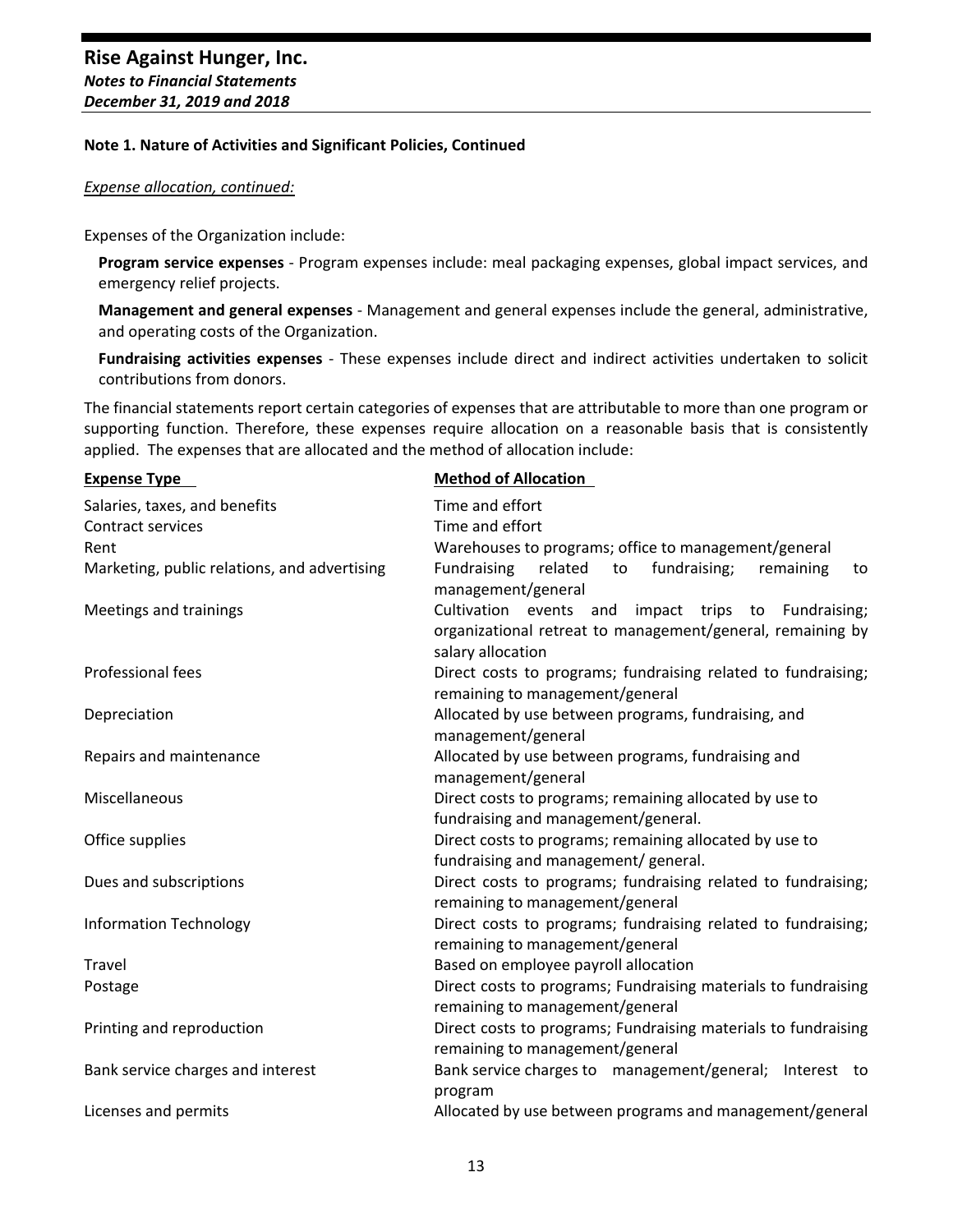#### *New accounting pronouncements:*

In February 2017, the FASB amended the Leases topic of the Accounting Standards Codification to revise certain aspects of recognition, measurement, presentation, and disclosure of leasing transactions. The amendments will be effective for fiscal years beginning after December 15, 2021, and interim periods within fiscal years beginning after December 15, 2022. The Organization is currently evaluating the effect that implementation of the new standard will have on its financial position, results of operations, and cash flows.

In June 2018, the FASB issued ASU 2018‐08, *Clarifying the Scope and the Accounting Guidance for Contributions Received and Contributions Made,* an update to clarify and improve the scope and the accounting guidance for contributions received and contributions made. The clarifying guidance will be effective for annual periods beginning after December 15, 2019. Early adoption is permitted. The Organization is currently in the process of evaluating the impact of adoption of this guidance on the financial statements.

Other accounting standards that have been issued or proposed by the FASB or other standards‐setting bodies are not expected to have a material impact on the Organization's net assets or changes in net assets.

#### *Subsequent events:*

In preparing these financial statements, the Organization has evaluated events and transactions for potential recognition or disclosure through June 9, 2020, the date the financial statements were available to be issued.

#### **Note 2. Availability and Liquidity**

Financial assets available for general expenditure, that are without donor or other restrictions limiting their use within one year of the Statement of Financial Position date of December 31, 2019, are comprised of the following at December 31, 2019:

|                                                                           | 2019            | 2018            |
|---------------------------------------------------------------------------|-----------------|-----------------|
| Total assets at year end                                                  | \$<br>8,213,989 | \$<br>8,584,207 |
|                                                                           |                 |                 |
| Less amounts not available to be used within one year due to illiquidity: |                 |                 |
| Food inventoris                                                           | (561, 265)      | (707, 629)      |
| Prepaid expenses                                                          | (365, 155)      | (362, 629)      |
| Property and equipement, net                                              | (1, 418, 144)   | (533, 446)      |
| Deposits                                                                  | (98, 688)       | (92, 242)       |
| Non-current portion of contributions receivable                           | (41, 317)       | (324, 070)      |
|                                                                           | (2,484,569)     | (2,020,016)     |
| Less amounts not available to be used within one year due to donor        |                 |                 |
| imposed restrictions:                                                     | (493, 855)      | (775,060)       |
| Financial assets available to meet cash needs for general                 |                 |                 |
| expenditures within one year:                                             | \$<br>5,235,565 | \$<br>5,789,131 |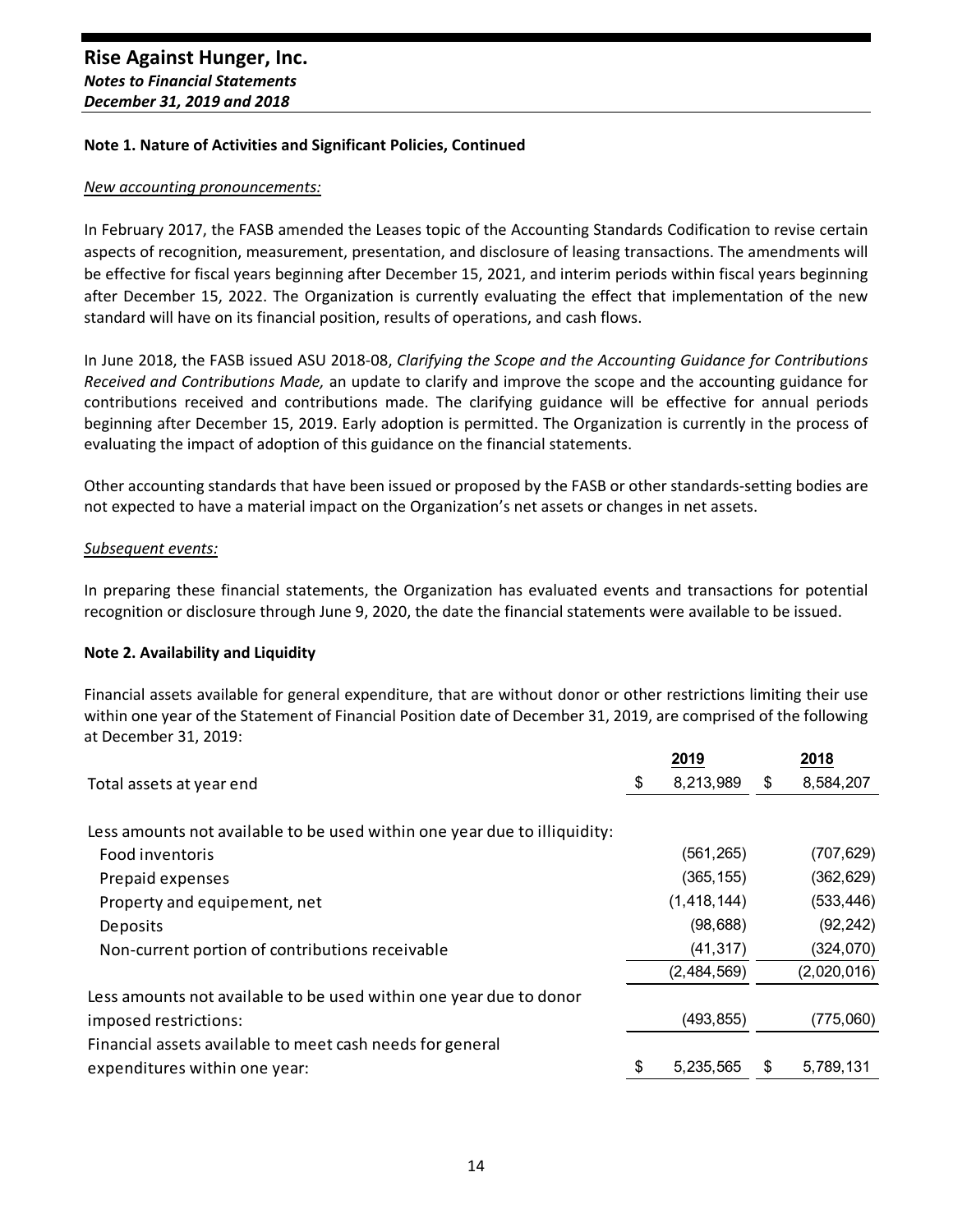#### **Note 2. Availability and Liquidity, Continued**

As part of its liquidity plan, the Organization has a policy to structure its financial assets to be available as its general expenditures, liabilities and other obligations become due. The Organization invests excess cash in shortterm investments, including certificate of deposits with maturity of a year or less, and has the ability to redeem certain investments as necessary to meet its obligations.

### **Note 3. Promises to Give**

Promises to give are as follows at December 31:

|                             | 2019                     | 2018    |
|-----------------------------|--------------------------|---------|
| Promises to give            | 493.249                  | 888,517 |
| Less current portion        | 493.249                  | 621,850 |
| Promises due after one year | $\overline{\phantom{0}}$ | 266,667 |

Promises to give ‐ related party are as follows at December 31:

|                                             | 2019   | 2018   |
|---------------------------------------------|--------|--------|
| Promises to give – related party            | 51.524 | 71,962 |
| Less current portion                        | 10.207 | 14,559 |
| Promises – related party due after one year | 41.317 | 57,403 |

#### **Note 4. Property and Equipment**

Property and equipment consisted of the following at December 31:

|                                  | 2019      | 2018      |
|----------------------------------|-----------|-----------|
| Office furniture and equipment   | 245,677   | 253,851   |
| Warehouse equipment and vehicles | 1,761,598 | 668,888   |
| Leasehold improvements           | 246,043   | 144,950   |
| Total fixed assets               | 2,253,318 | 1,067,689 |
| Less accumulated depreciation    | 835,174   | 534,243   |
|                                  | 1,418,144 | 533,446   |

Depreciation charged to operations was \$310,006 and \$152,772 in 2019 and 2018, respectively.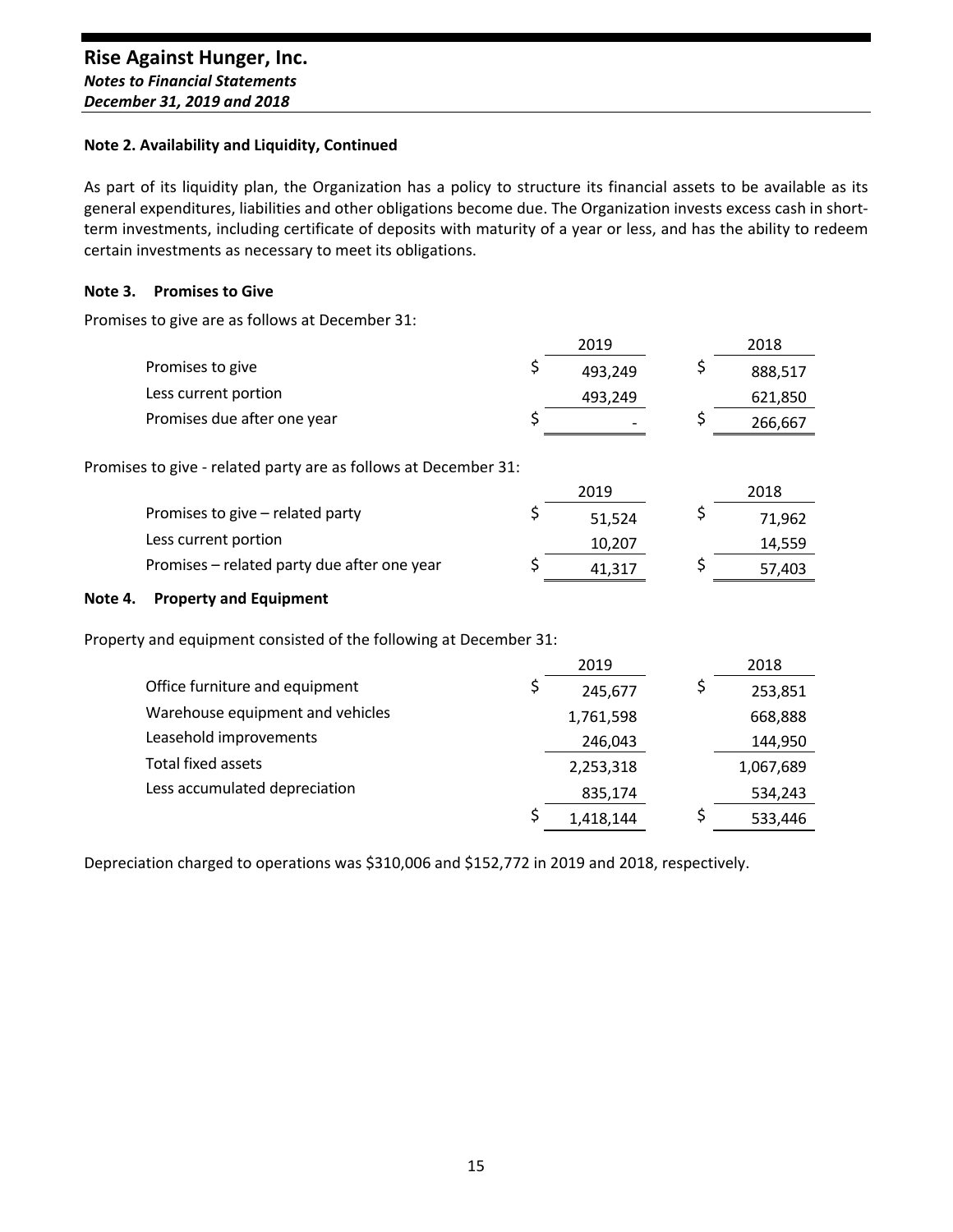#### **Note 5. Operating Leases**

The Organization leases its office facility and warehouse space in which it operates its meal packaging operations. Future minimum lease payments under the leases are as follows:

| Year ending  |   |           |
|--------------|---|-----------|
| December 31, |   | Amount    |
| 2020         | Ś | 798,569   |
| 2021         |   | 699,086   |
| 2022         |   | 557,251   |
| 2023         |   | 533,944   |
| Thereafter   |   | 827,246   |
|              | Ś | 3,416,096 |

Rent expense for the years ended December 31, 2019 and December 31, 2018 was \$1,665,566 and \$1,484,211, respectively. Warehouse and office rent expense comprises \$1,166,009 and \$1,063,495 of the total rent expense as December 31, 2019 and December 31, 2018, respectively. In‐kind rent expense was \$126,720 at December 31, 2019 and 2018.

#### **Note 6. Capital Lease Obligations**

Certain warehouse equipment to support the meal packaging programs was obtained under capital leases. The leased equipment held under capital leases had a cost of \$1,401,043 and \$380,737 as of December 31, 2019 and 2018. Accumulated depreciation related to these assets was \$294,112 and \$114,314 as of December 31, 2019 and 2018, respectively. Total depreciation charged to operations in regards to these leases was \$179,798 and \$34,214 in 2019 and 2018, respectively. Interest expense for the years ended December 31, 2019 and 2018 was \$77,780 and \$3,500, respectively.

Future minimum lease payments under capital leases as of December 31, 2019 are expected to be as follows:

| Year ending December 31,               | Amount        |
|----------------------------------------|---------------|
| 2020                                   | \$<br>234,614 |
| 2021                                   | 234,614       |
| 2022                                   | 234,614       |
| 2023                                   | 234,614       |
| 2024                                   | 234,614       |
| 2025                                   | 224,297       |
| Total minimum lease payments           | 1,397,367     |
| Less: amount representing interest     | 255,185       |
| Present value of minimum lease payment | 1,142,182     |
| Less: current portion                  | 158,609       |
| Non-current portion                    | \$<br>983,573 |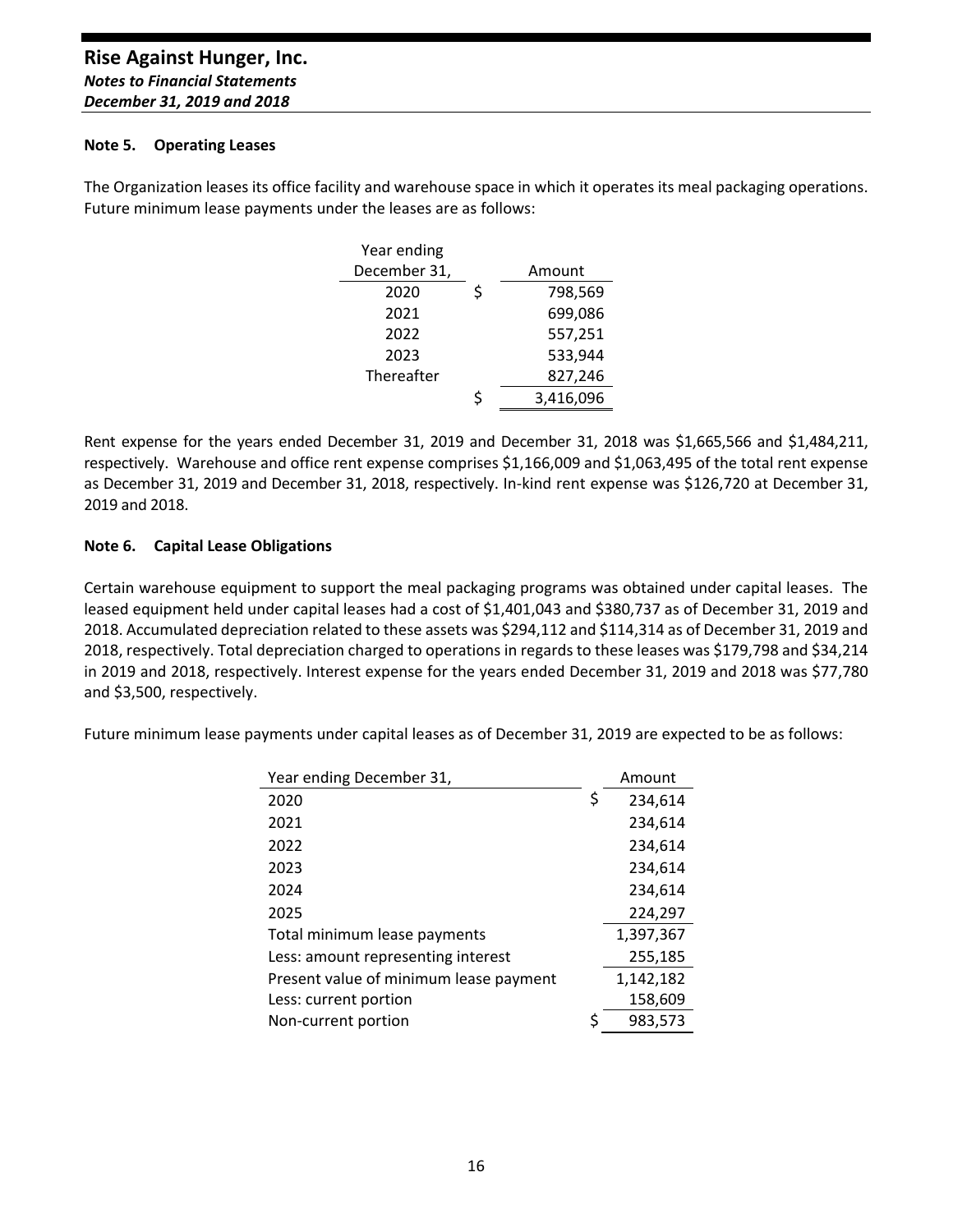#### **Note 7. Deferred Rent**

The Organization leases multiple facilities as discussed in Note 5. The lease payments on these facilities are recognized on a straight line basis over the lease term. At December 31, 2019 and December 31, 2018, net deferred rent expense associated with these agreements was \$164,412 and \$107,575, respectively. Rent expense will be recognized as follows in future periods:

| Year ending  |   |         |
|--------------|---|---------|
| December 31, |   | Amount  |
| 2020         | Ś |         |
| 2021         |   | 20,016  |
| 2022         |   | 28,545  |
| 2023         |   | 40,702  |
| 2024         |   | 14,402  |
| Thereafter   |   | 60,747  |
|              | Ś | 164,412 |
|              |   |         |

#### **Note 8. Line of Credit**

In November 2019, the Organization renewed an agreement with a financial institution for a line of credit up to \$500,000 bearing interest at the greater of a floating rate equal to the Prime Rate (4.75% as of December 31, 2019) plus 0.750% or the Floor Rate (5.00%) and is secured by equipment, inventory, accounts receivable, and other rights to payment. The Organization had no outstanding balance as of December 31, 2019 and 2018.

#### **Note 9. Other Credit**

#### *Revolving Credit Cards*

The Organization has revolving credit card relationships with two national financial institutions. An account with Wells Fargo with a credit limit of \$500,000 and a floating interest rate equal to the Prime Rate (4.75% as of December 31, 2019) plus 7.99%. In addition, the Organization has an account with American Express with no stated limit and a floating interest rate equal to the Prime Rate plus 11.99%. \$135,879 and \$163,984 was outstanding under these relationships as of December 31, 2019 and 2018, respectively, which is included in accounts payable in the accompanying financial statements.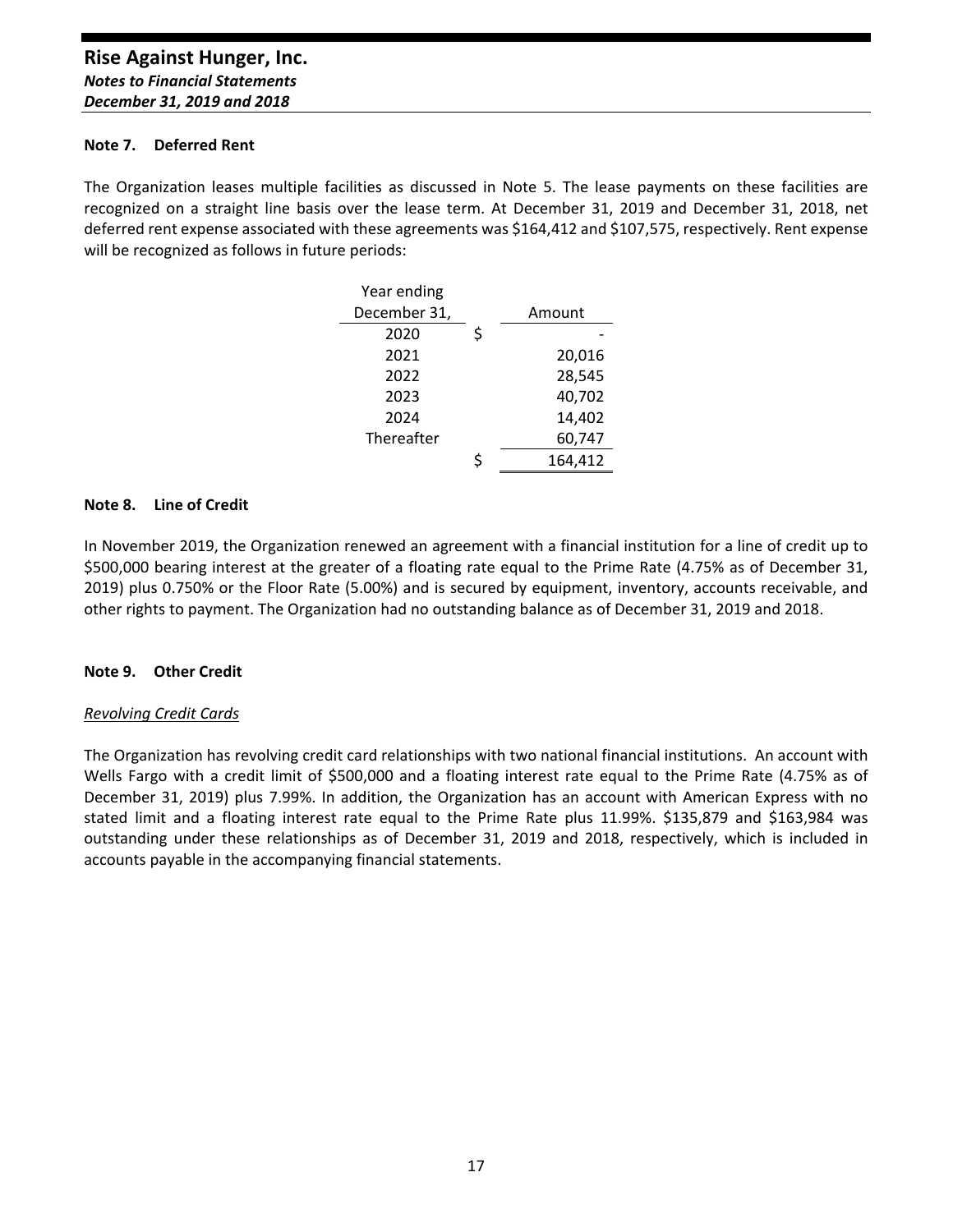#### **Note 10. Net Assets with Donor Restrictions**

Net assets with donor restrictions are restricted for the following purposes at December 31:

|                                   | 2019    | 2018    |
|-----------------------------------|---------|---------|
| <b>Emergency Relief Funding</b>   | 84,181  | 181,826 |
| Corporate Donor Grant for Meal    |         |         |
| Packaging Events                  | 313,668 | 578,796 |
| W A S H fund                      | 89,961  | 14,438  |
| <b>Other Temporary Restricted</b> | 6,045   |         |
|                                   | 493,855 | 775,060 |

The following is a summary of net assets which were released from donor restrictions by incurring expenses which satisfied the donor specified restrictions for the year ended December 31:

|                                   | 2019    | 2018  |
|-----------------------------------|---------|-------|
| Corporate Donor Grant for Meal \$ |         |       |
| Packaging Events                  | 265,129 |       |
| <b>Emergency Relief Funding</b>   | 99,255  |       |
| W A S H fund                      |         | 6,192 |
| <b>Other Temporary Restricted</b> | 5,000   |       |
|                                   | 369,384 | 6.192 |

#### **Note 11. Gifts‐in‐Kind**

The Organization receives donations of food, medicine, and supplies for use in relief and development programs. The Organization ships all such gifts-in-kind either directly to in-country partners or to similar non-profit organizations for ultimate distribution. As soon as feasible following transfer of title to the Organization, these in‐ kind contributions are shipped to third parties in support of international relief efforts.

In accordance with U.S. generally accepted accounting principles, the Organization only records the value of giftsin-kind for which it receives and exercises variance power, which is the discretion to distribute or redistribute the commodity without the donor's prior consent in accordance with its mission and purpose.

During 2019 and 2018, the Organization received and distributed in‐kind contributions of medicine and supplies as set forth below:

|                                    | 2019         | 2018         |
|------------------------------------|--------------|--------------|
| Donated inventory, beginning       | 118,638      | \$<br>55,202 |
| Gift-in-kind inventory donations   | 35,986,452   | 33,648,478   |
| Gift-in-kind inventory distributed | (36,061,840) | (33,585,042) |
| Donated inventory, ending          | 43,250       | 118,638      |